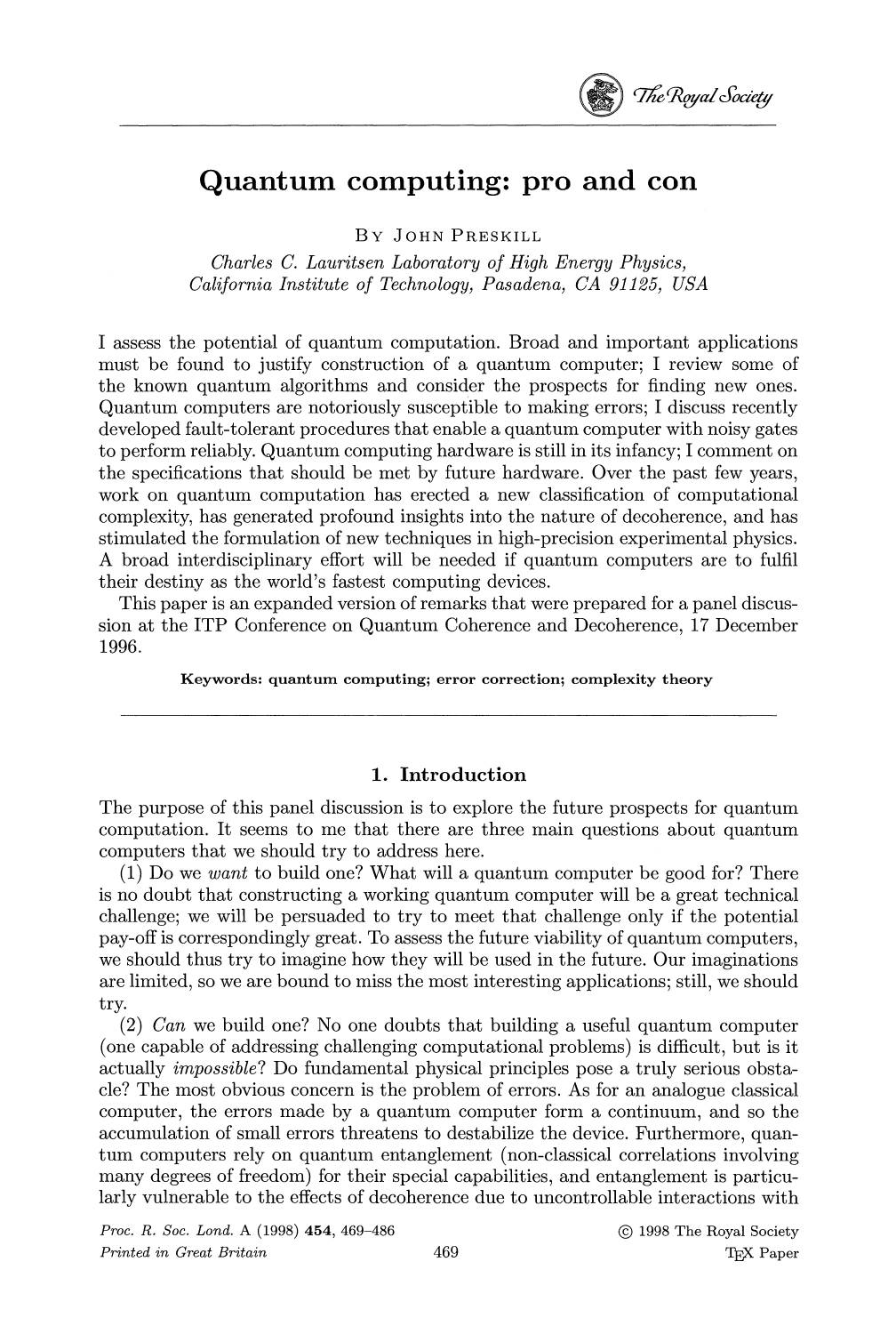**the environment. Can these difficulties be overcome even in principle (and if so, also in practice)?** 

**(3) How will we build one? What kind of hardware will the quantum computers of the future use? Can this hardware be constructed via incremental improvements of existing technologies, or will truly new ideas be needed?** 

**I do not know the answers to these questions, but I will express a few thoughts.** 

## **2. Do we want to build one?**

**How will quantum computers be used?** 

**I have enormous admiration for Peter Shor's factoring algorithm (Shor 1994). With Shor's algorithm, it is possible to find the prime factors of an N-digit number in a**  time of order  $N<sup>3</sup>$ , while it is widely believed (though it has never been proved) that **any factoring algorithm that runs on a classical computer would require a time that increases with N faster than any power. This stunning result, and the ingenuity of the algorithm, aroused much interest in quantum computationt. The desire for a powerful factoring engine (with cryptographic applications) is now widely regarded as one of the primary motivations for building a quantum computer. But in the long run, I do not expect factoring to be one of the most important applications of quantum computing. In fact, it seems to me that it is largely a historical accident that the factoring problem is regarded as especially important today.** 

**If not factoring, what then? I am actually quite sympathetic with Feynman's orig**inal vision (Feynman 1982)—that a quantum computer will be used to simulate **the behaviour of quantum systemst. What Feynman emphasized is that a quantum device can store quantum information far more efficiently than any classical device;**  since N qubits live in a Hilbert space of dimension  $2^N$ , a classical device would record  $2^N-1$  complex numbers to describe a typical quantum state of the N qubits. So it is **plausible that quantum simulation is an example of a task that requires exponential resources for a classical computer, but not for a quantum computer?. (Exponential memory space is not really necessary, but presumably the simulation requires exponential time.) Furthermore, quantum simulation is a rich subject, with many potential applications to, say, materials science and chemistry. I think it is important to flesh out in more detail how quantum computers would be used as quantum simulators, so that we can better assess the advantages that quantum computers will enjoy over future classical computers (Lloyd 1996; Zalka 1996a; Wiesner 1996; Meyer 1996; Lidar & Biham 1996; Abrams & Lloyd 1997; Boghosian & Taylor 1997). In principle, a question about a quantum system becomes exceptionally difficult only when the answer depends delicately on the details of entanglement involving many degrees of freedom, and it is not clear for what physically interesting questions massive entanglement plays an essential role. For example, few-body correlations in the ground state can usually be computed in polynomial time on a classical computer.** 

**t Daniel Simon (1994) actually paved the way for Shor's factoring algorithm, by exhibiting the first example of a quantum algorithm that efficiently solves an interesting hard problem.** 

**t However, my view that quantum simulation is more important than factoring was dismissed by some participants at the conference as the bias of a narrow-minded physicist-one who thinks that the only important problems are the ones that he works on!** 

**I? But it was David Deutsch (1985), not Feynman, who emphasized that quantum computers can best realize their computational potential by exploiting massive quantum parallelism. That a quantum system can perform computation was first explicitly pointed out by Benioff (1982).**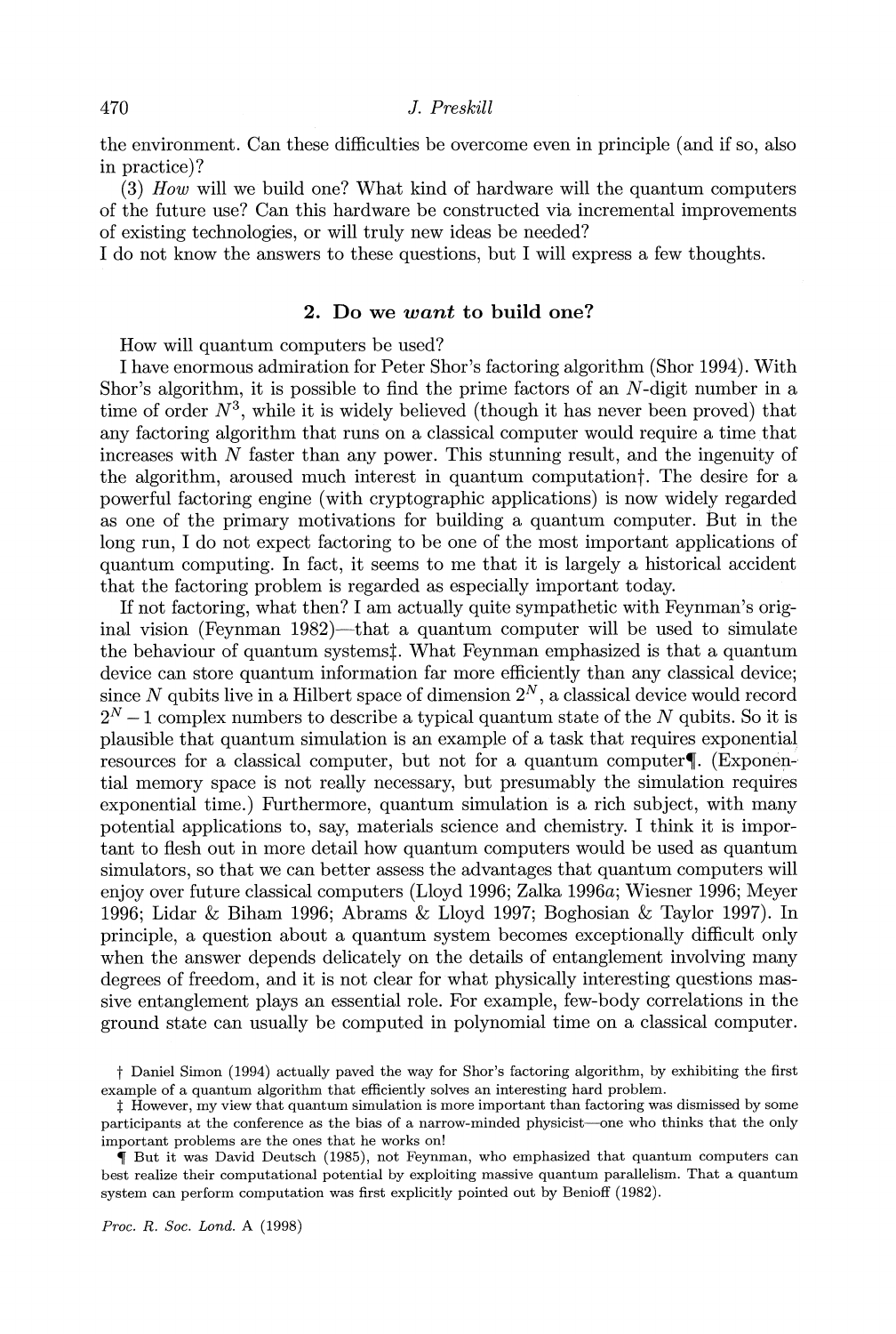**Classical simulations of the real-time evolution of a quantum system seem to be more challenging, but perhaps, with sufficient ingenuity, new approximations can be developed that will vastly improve the efficiency of such simulations. Using a quantum computer is more of a brute force strategy; yet sometimes we save much effort by invoking the brute force method rather than the one that requires exceptional cleverness.** 

**Since Shor exhibited the factoring algorithm, perhaps the most important new development in quantum complexity has been Grover's very clever method for searching an unsorted database (Grover 1996). In a database containing N items, the one item that meets a specified criterion' can be found with a quantum computer in a time**  of order  $\sqrt{N}$ . On a classical computer, the database search would take a time of order **N, so Grover's algorithm is a case where we know that the quantum computer can perform a computationally important task faster than any classical computer. (This hasn't been proved for factoring, though it is likely to be true in that case, too.) The speed-up is achieved by exploiting both quantum parallelism and the property that a probability in quantum theory is the square of an amplitude-Grover's algorithm acts on an initial state in which all of N classical strings are each represented with**  an amplitude  $1/\sqrt{N}$ , and rotates the initial state in of order  $\sqrt{N}$  steps to a state in **which the string being sought is represented with an amplitude of order one.** 

**The speed-up relative to classical methods achieved by Grover's algorithm is not nearly so spectacular as the exponential speed-up achieved by Shor's algorithm. But even a non-exponential speed-up can be very useful. The database search is surely an important problem with many applications; for example, it could be used to solve any NP problem (a problem whose solution, though perhaps hard to find, is easy to verify). If quantum computers are being used 100 years from now, I would guess that they will be used to run Grover's algorithm or something like it. Furthermore, it seems likely that there is much more to say about algorithms, like Grover's, that provide a non-exponential speed-up. In the case of the database search, a computation that requires time T on a classical computer can be performed in a time of**  order  $\sqrt{T}$  on a quantum computer. It would be quite interesting to find a general way to characterize the classical algorithms that will admit this kind of  $\sqrt{T}$  quantum **speed-up. In particular, classical computers usually address NP-complete problems not by doing a blind search for the desired solution, but by doing a search that is considerably more clever and more efficient, and that still succeeds reasonably well. To what extent can these more efficient algorithms be improved by means of quantum computation?** 

**Speculation about the prospects for quantum computing often centres on the issue of NP-complete problems, and especially the dream that quantum computation will allow an exponential speed-up of the solution to problems in this class. In this connection, an important result was obtained by Bennett et al. (1997a), who showed that Grover's algorithm for the database search problem is actually optimal; no quantum**  algorithm can solve the problem faster than time of order  $\sqrt{N}$ . This result suggests **that quantum computers may not prove capable of solving NP-complete problems in polynomial time. At the very least it indicates that no such polynomial-time quantum algorithm will exist that relies on sheer 'quantum magic'; rather, penetrating insights into the structure of the problems in the NP-complete class may well be required.** 

**Perhaps, though, NP-complete problems are not the best context for exploiting the power of quantum computation. It may be that quantum computers are capable**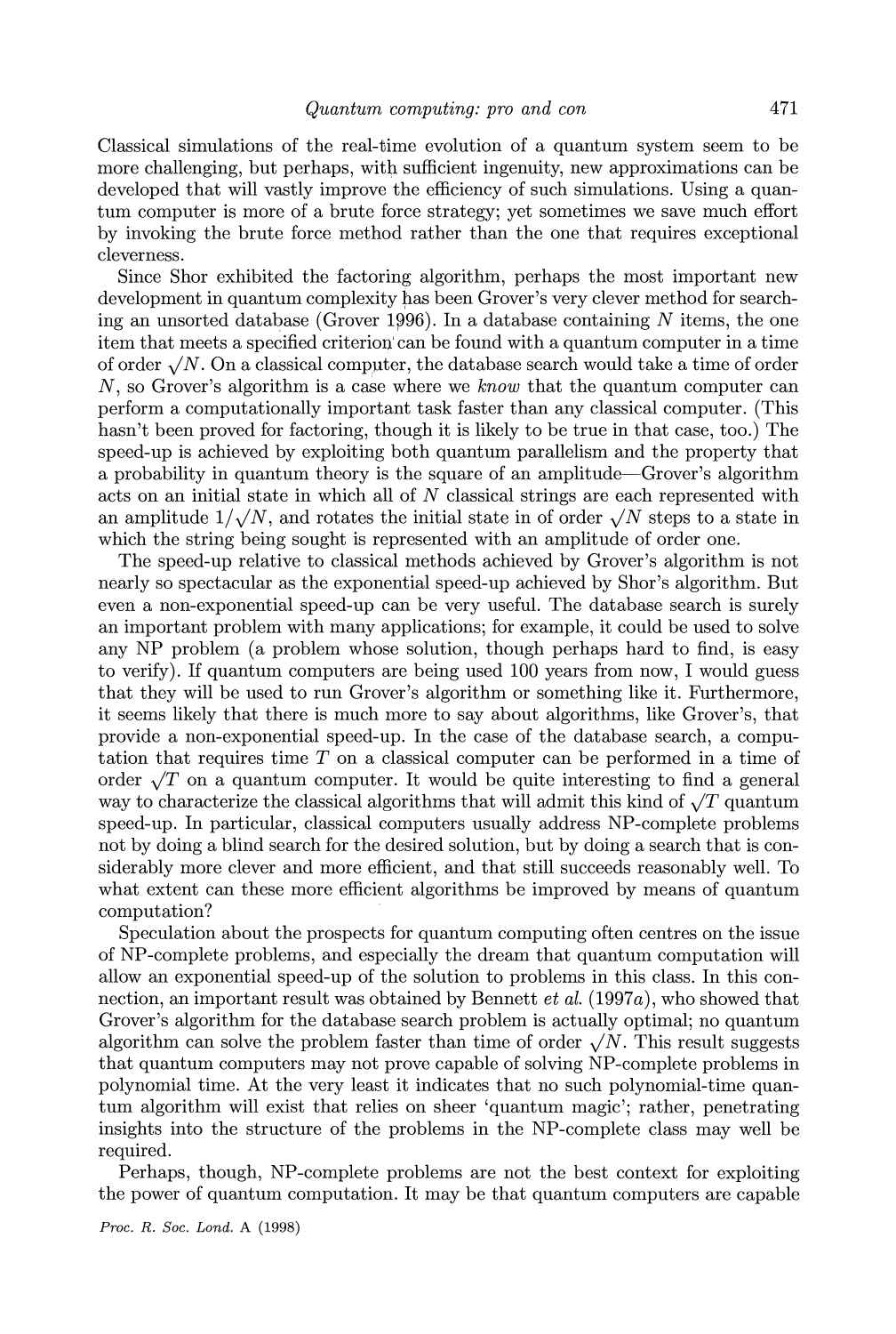**of solving some hard problems that are outside NP, and that quantum simulation is an example. Even were an oracle at our command that could solve NP-complete problems, quantum simulation might still require exponential resources on a classical computer; that is, a classical computer would still be unable to simulate a quantum computer efficientlyt. Quantum computing is likely to have the most dramatic payoff in algorithms that best exploit the ability of a quantum storage register to store an exponentially complex quantum state using polynomial quantum resources. (And for these algorithms, it is bound to be crucial that the quantum computer can generate highly entangled quantum states.)** 

**Assuming the correctness of the central conjecture of classical complexity theory**   $(P \neq NP)$ , there exists a class of problems (the class NPI) of intermediate difficult; **these problems are not as hard as the NP-complete problems, yet still cannot be solved by a Turing machine in polynomially bounded time. The factoring problem is regarded as a likely candidate for membership in this class (Garey & Johnson 1979), and so it is natural to wonder whether efficient quantum algorithms can be devised for other problems that are suspected to be in NPI. One particularly promising example is the graph isomorphism problem (to determine whether two specified graphs are equivalent after a suitable relabelling of the vertices). It is important to investigate whether good quantum algorithms can be devised for the graph isomorphism problem and other related problems.** 

**I feel that a deep understanding of why quantum algorithms work is still lacking. Surely the power of quantum computers has something to do with entanglement, quantum parallelism and the vastness of Hilbert space, but I think that it should be possible to pinpoint more precisely the true essence of the matter. One form of the**  question is: how does Planck's constant  $\hbar$  enter into quantum computation, and what is the nature of the 'classical' limit  $\hbar \rightarrow 0$ ? I suspect that a better understanding of **this sort of issue would help to point us toward new types of quantum algorithms.** 

**In another talk at this conference (Preskill 1997), I estimated the resources that would be needed to solve an interesting factoring problem on a quantum computer. The estimate was surely daunting. Perhaps an interesting quantum simulation problem could be effectively addressed with more modest resources. But it is also natural to ask what could be done with a small quantum computer, one that can store, say, tens of qubits and can implement hundreds of gates. If we could build such a device reasonably soon, would it be useful? Would it have commercial potential?** 

**One possible application of a quantum computer of modest size would be quantum cryptography (Bennett & Brassard 1984). Of course, in the absence of quantum factoring engines, conventional public key cryptography may be secure, but I assume there will always be some users who will insist on the ultimate in privacy, and so will prefer quantum key distribution. (For one thing, the user might fear that his message could be stored and deciphered some time in the future, when more powerful factoring techniques become available.) Though quantum key distribution may be secure in principle, it has a serious limitation: the signal becomes attenuated in the communication channel (such as an optical fibre), and it cannot be amplified, because of the no-cloning theorem (Wootters & Zurek 1982). So either we must be satisfied with communication that is limited to distances of the order of the attenuation length in the fibre (perhaps tens of kilometres), or we must be willing to enlist trusted** 

**t In fact, a weakened version of this statement ('relative to an oracle') was demonstrated by Bernstein & Vazirani (1993).**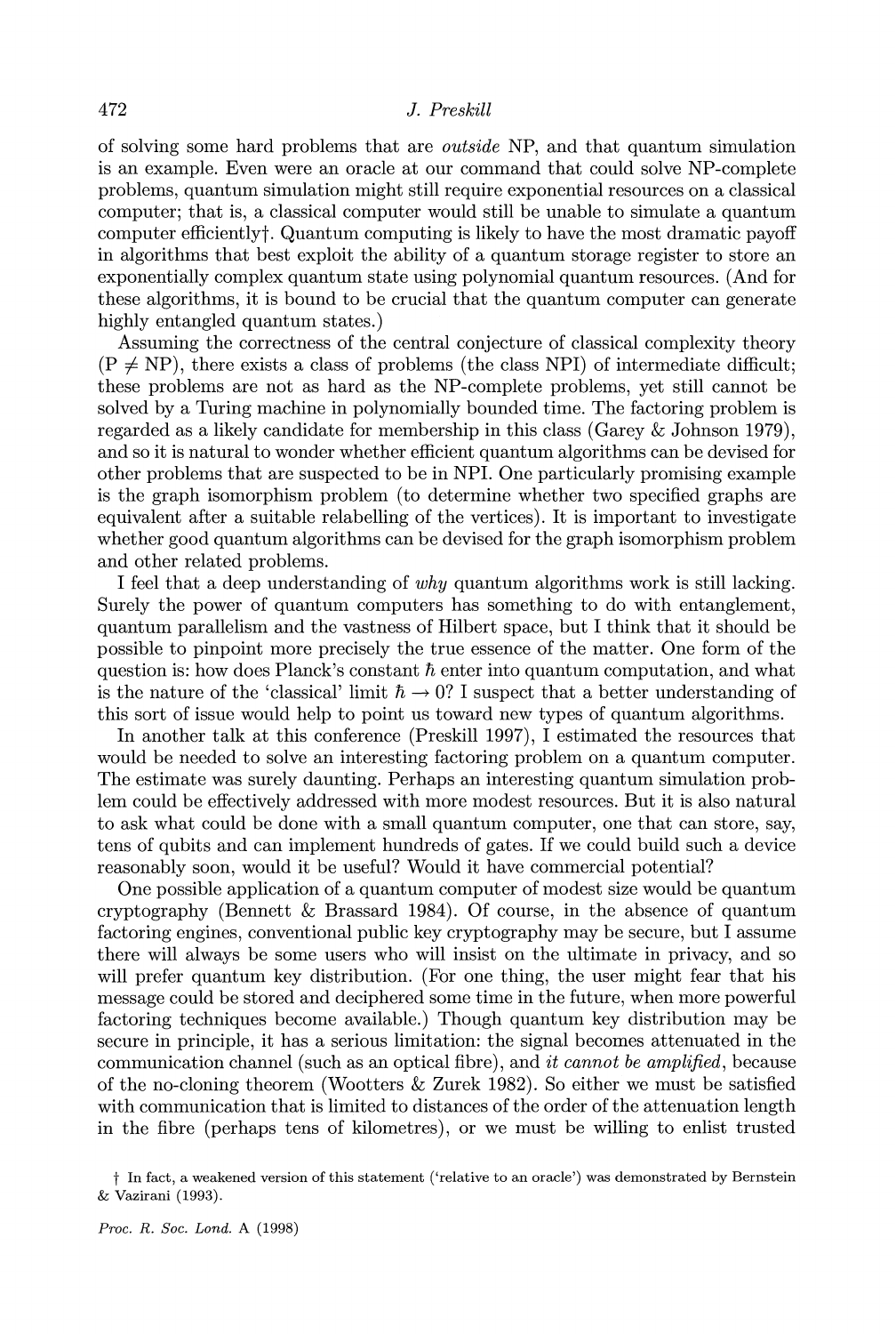**intermediaries, which would clearly entail a serious security risk. But quantum error correction may provide an alternative: if we could prepare, send and receive entangled multi-photon states, then in principle we could use quantum error-correcting codes to extend the range of quantum communication. 'Repeaters' would be placed along the communication line; these repeaters would not read the quantum information that is being transmitted; rather they would diagnose and correct the errors that occur during transmission. We could send, say, blocks of five photons that encode one logical qubit (Bennett et al. 1996; Laflamme et al. 1996) chosen at random to be in one of two non-orthogonal states, and place the repeating stations close enough together that the probability of error during transmission between successive stations will be small. Our quantum computers would need to be capable of carrying out (faulttolerant) syndrome measurement and error correction for the five-qubit code with a small probability of error (Shor 1996; DiVincenzo & Shor 1996), and we would need to be able to quickly refresh the ancilla bits that are used to compute the syndrome in order to achieve a reasonable transmission rate. Of course, with more powerful quantum computers, we could use better codes and improve the performance of the network.** 

**Perhaps the best clocks of the reasonably near future will have quantum computers inside. Some atomic clocks are limited by the spontaneous decay lifetimes of the excited atomic states. If error-correcting codes could be used to inhibit spontaneous decay, then in principle longer interrogation times could be achieved and a more precise frequency standard could be established. The NIST group (Bollinger et al. 1996) has suggested another way that quantum entanglement could be invoked to improve the precision of a clock or an interferometer. If the phase oscillations of the**  state  $(1/\sqrt{2})(0) + (1)$  of a two-level system are used to define a frequency standard, then the 'cat state'  $(1/\sqrt{2})(1000...0) + 111...1)$  constructed from N such systems **would oscillate N times as fast, and so could in principle be used to establish a more precise standardt.** 

**Even if the commercial potential of a low-performance quantum computer might be modest, it could well become an essential tool in the laboratory of the experimental physicist. The ability to prepare, maintain, manipulate and monitor highly entangled states will make it possible to perform a wide variety of ingenious new measurements.** 

**But suppose I could buy a truly powerful quantum computer off the shelf todaywhat would I do with it? I don't know, but it appears that I will have plenty of time to think about it! My gut feeling is that if powerful quantum computers were available, we would somehow think of many clever ways to use them.** 

### **3. Can we build one?**

**Manny Knill and I talked at this meeting about the remarkable recent progress in the theory of fault-tolerant quantum computation. Even before the recent developments, one might have been hopeful that error-correction methods could be invoked to resist decoherence and to control the accumulation and propagation of error in a quantum computer, but this view could have been dismissed as wishful thinking. Now the case is considerably stronger that, in principle, there is no fundamental** 

**t However, the improvement in precision that can be attained by using entangled states will be severely limited by decoherence effects-while entangled states oscillate faster than unentangled states, they also decohere more rapidly (Huelga et al. 1997).**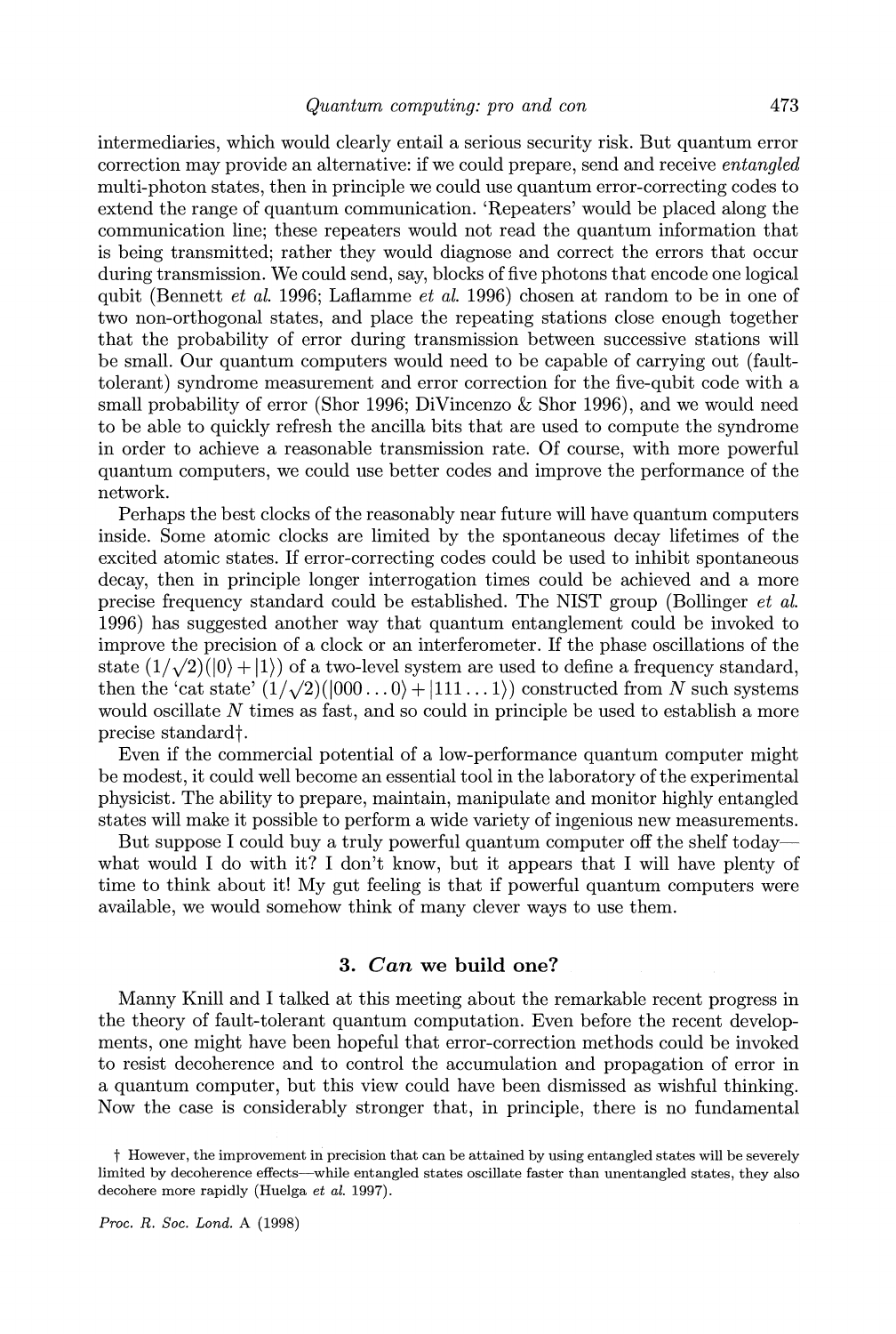**obstacle to building a functioning quantum computer that is capable of performing computationally interesting tasks.** 

**Serge Haroche and Rolf Landauer have argued eloquently that this point of view is much too sanguine, and perhaps it is. Haroche argues that the optimists grossly underestimate the pervasiveness of decoherence and the difficulty of resisting it (Haroche, this volume; Haroche & Ramond 1996). Haroche notes that a highly entangled state of many qubits is exceptionally vulnerable to the effects of decoherence-a single error affecting just one of the qubits can destroy the coherence of the whole state. Indeed, this is so; in a functional quantum computer, quantum-error correction must work so effectively that hardly a single logical (encoded) qubit fails during the course of the computation. He also emphasizes that error-correcting codes entail an enormous overhead in a quantum computation, both in terms of the number of qubits required (to provide the necessary redundancy to recover from errors) and the number of quantum gates needed (to process the redundantly encoded data, and to diagnose and reverse the errors); this increase in the number of qubits and the number of gates increases the likelihood of error. Indeed this is so, as I have discussed in my other talk at this conference (Preskill 1997). But it has now been shown that if the error probability per gate is less than a certain critical value (the 'accuracy threshold'), then error correction can still work effectively, even for a computation that is arbitrarily long (Knill & Laflamme 1996; Knill et al. 1996, 1997; Aharonov & Ben-Or 1996a; Kitaev 1996b; Gottesman et al. 1996; Zalka 1996b; Preskill 1997).** 

**If fault-tolerant methods are invoked to improve the reliability of a quantum computer, then a price must be paid in both storage requirements and processing speed. However, this price may be quite acceptable. Given hardware with a fixed rate of error per elementary gate, to do a longer computation with acceptable accuracy, we will need to increase the block size of the code. But the scaling of the block size needed with the length of the computation to be performed is reasonably favourable:** 

**block size - [log(length of computation)]P?wer. (3.1)** 

(In the scheme described in Preskill (1997), the power is  $\log_2 7 \approx 2.8$ .) To process **the information encoded in these larger blocks also requires more elementary gates (with the number scaling roughly linearly with block size). However, in principle, many of these gates could be performed in parallel. If we assume that the quantum hardware is highly parallelizable, then the processing time is only weakly dependent on the block size.** 

**It has been suggested that fault-tolerant procedures will not deal effectively with errors in which qubits 'leak' out of the Hilbert space on which the quantum computer acts (Plenio & Knight 1996). For example, in an ion trap one of the ions might make an unwanted transition to a long-lived inert state that is not acted on by the quantum gates of the machine. Such errors will inevitably occur, but they need not pose a serious obstacle. One possible strategy is to systematically pump the levels that are prime candidates for leakage. But furthermore, leakage errors can easily be detected in principle with a simple quantum gate array (Preskill 1997). An ion identified as faulty can be eliminated from the code block and replaced by a standard ion in the ground state. After the replacement, a leakage error becomes an error in a known location that can easily be dealt with using standard error-correction procedures (Grassl et al. 1996).** 

**Haroche also questions whether it will be possible to achieve error rates per gate that are small enough for quantum computers to work accurately. The fundamental**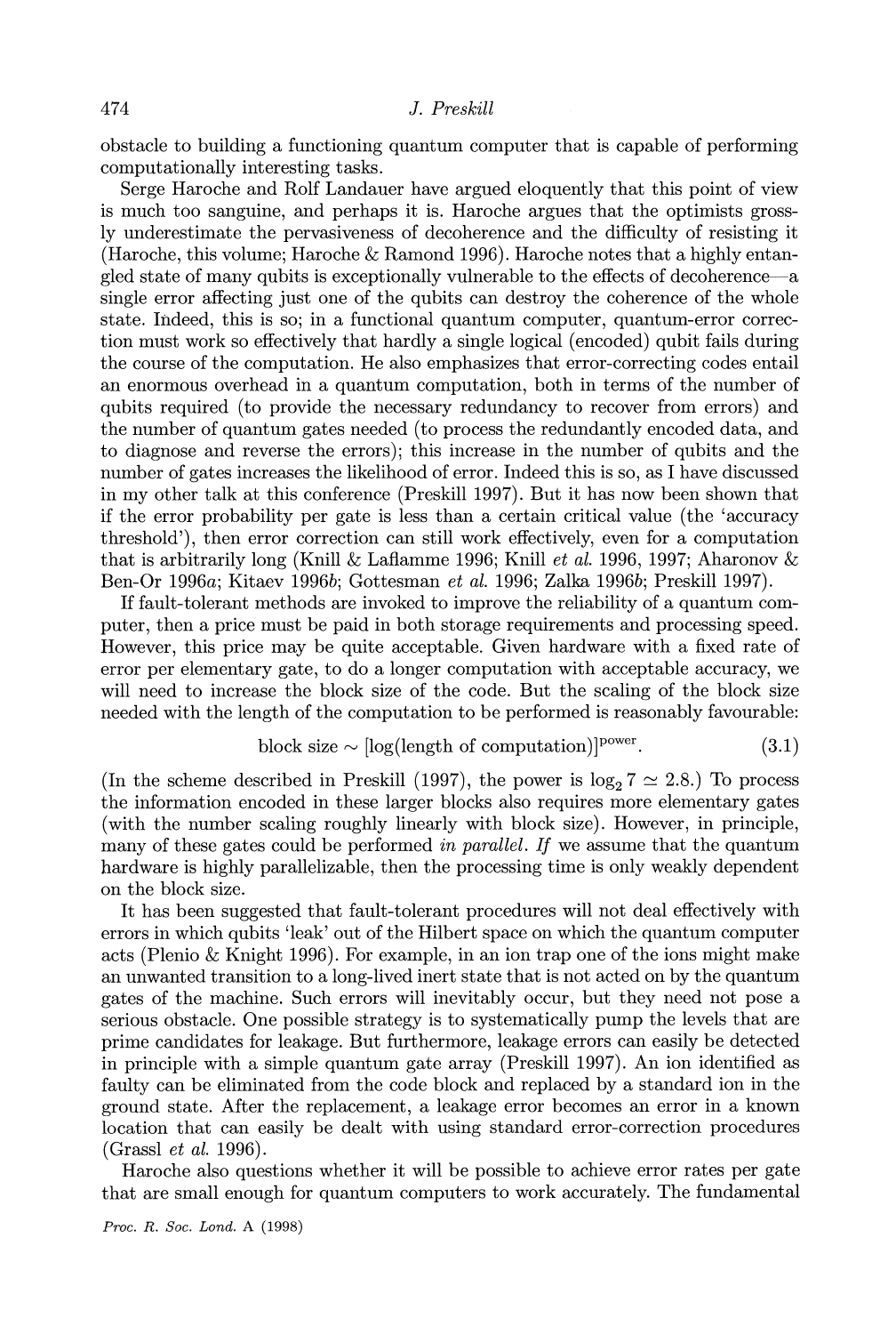**difficulty is that qubits must interact strongly if we are to fashion a quantum gate; but establishing this strong interaction may also induce the qubits to interact with other degrees of freedom (the environment), which will lead to decoherence. For example, to improve the performance of an ion-trap computer, we would increase the laser intensity to speed up the gates. But as the intensity increases, it becomes more likely that the ion is excited to a different level than was intended. The competition between these two effects imposes an intrinsic limit on the accuracy of the gate that is insensitive to the choice of the ion used (Plenio & Knight 1996). Under fairly general assumptions, one concludes that the probability of error per gate is at least of order**   $10^{-6}$ . This limit might be evaded through suitably heroic efforts—for example by **placing ions in small cavities that are carefully engineered to suppress the unwanted transitions. Nevertheless, arguments of this sort are unquestionably useful, and it would be of great interest to formulate general limits that would constrain other types of transitions or other conceivable hardware implementationst.** 

Even if it proves difficult to improve on an error rate of order  $10^{-6}$  per gate, **hardware that approaches this level of accuracy may already be suitable for reliable large-scale quantum computation. Indeed, in my talk on fault-tolerant quantum**  computation at this conference (Preskill 1997), I suggested that an error rate of  $10^{-6}$ **per gate is a reasonable target to aim for-this error rate is likely to be sufficiently below the accuracy threshold that very interesting quantum computations will be feasible with reasonable resources:. But I don't want to give the impression that this accuracy requirement is etched in stone; it may be too conservative for a number of reasons. First of all, this estimate was obtained under the assumption that phase and amplitude errors in the qubits are equally likely. With a more realistic error model better representing the error probabilities in an actual device, the error correction scheme could be better tailored to the error model, and a higher error rate could be tolerated. Furthermore, even under the assumptions stated, the fault-tolerant scheme has not been definitively analysed; with a more refined analysis, one can expect to find a somewhat higher accuracy threshold, perhaps considerably higher. Substantial improvements might also be attained by modifying the fault-tolerant scheme, either by finding a more efficient way to implement a universal set of fault-tolerant gates, or by finding a more efficient means of carrying out the measurement of the error syndrome. With various improvements, I would not be surprised to find that a quantum computer could work effectively with a probability of error per gate, say, of**  order  $10^{-4}$ . (That is,  $10^{-4}$  may be comfortably *below* the accuracy threshold. In fact, **estimates of the accuracy threshold that are more optimistic than mine have been put forward by Zalka (1996b). See also Steane (1997).) Another point that should perhaps be emphasized is that as the error rates improve, it becomes possible to make more efficient use of storage space, by using codes that encode many logical qubits in** 

**t A very weak general limitation on the performance of quantum hardware due to the vacuum fluctuations of the electromagnetic field was pointed out by Braginsky et al. (1995). In the context of an ion trap, their limit arises because the phonon in the trap can in principle decay by emission of a photon. (See also Garg (1996).)** 

**t Any statement about acceptable error rates is meaningless unless a model for the errors is carefully specified. In Preskill (1997), uncorrelated stochastic errors are assumed. Under this assumption, all errors are due to decoherence, phase errors and bit flip errors are equally likely, and errors affecting distinct**  qubits are independent. The 'gate error probability'  $\epsilon \sim 10^{-6}$  may be interpreted as a quantum fidelitythat is, if the computer would have been in the state  $|\psi\rangle$  had the gate been implemented perfectly, and **if its actual state after the gate is applied is**  $\rho$ **, then**  $F \equiv \langle \psi | \rho | \psi \rangle = 1 - \epsilon$ **.**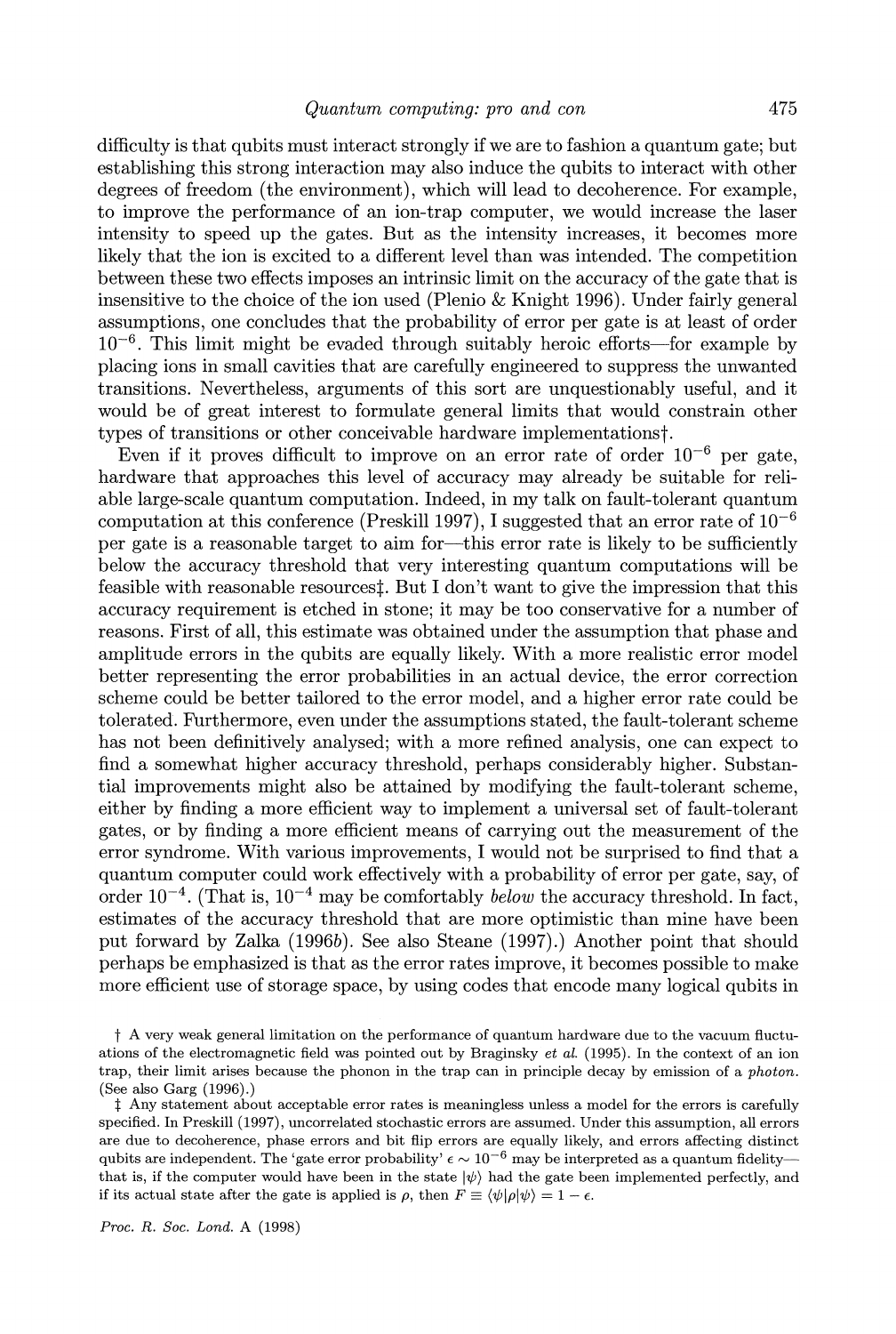**a single block. Gottesman (1997) has recently shown how to carry out fault-tolerant computation using such codes, though at a cost in processing time.** 

**Rolf Landauer has played a valuable role, in his remarks at this meeting and in his previous writings (Landauer 1995, 1996, 1997), by reminding us that proposed new technologies rarely realize the rosy projections put forth by their proponents. And he has repeatedly stressed the crucial issue of error control (see also Unruh 1995). Landauer correctly points out that digital devices can achieve remarkable reliability because a digital signal can be easily restandardized-that is, if it wanders slightly from its intended value, it can be shoved back where it belongs. This restandardization, which prevents small errors from accumulating and eventually becoming large errors, is necessarily a dissipative process. Ease of restandardization is the central advantage that digital devices enjoy over analogue devices. Quantum computation (or more generally reversible computation) may seem from this point of view to be an ill-devised return to analogue computation, with all the attendant problems.** 

**It has been a truly stunning discovery that, using quantum error correction, it is actually possible to restandardize a coherent quantum signal (Shor 1995; Steane 1996a, b; Calderbank & Shor 1996). Of course, like any error-correction technique, quantum error correction is a dissipative process and so produces waste heat that must escape from the device. In a quantum error-correction scheme, information about the errors that have occurred accumulates in a set of ancilla qubits. If these ancilla bits are to be re-used, they must first be cleared, which means that the entropy associated with the accumulated errors must be released to the environment. This need for cooling to remove the entropy associated with the errors may be an important engineering constraint on the quantum computers of the future.** 

**Landauer acknowledges that significant progress has been made on the problem of error control, but he also raises some vexing questions. A question he has raised insistently at this meeting is: how can coding prevent our quantum gates from making small errors, if the code and the device have no way of knowing what gate we are trying to implement? If we make a small mistake while performing a gate that acts on encoded qubits, the final state of the qubits might still reside in the code subspace, but take a value that differs slightly from what we intended. This kind of error is undetectable and uncorrectable. Would such small errors not inevitably accumulate over time and result in large errors? (The concern being raised has little to do with decoherence; even if the evolution of the state of the computer is unitary, there is no a priori guarantee that the unitary evolution is as desired.)** 

**We can assess this objection for the case of the trivial gate, where the unitary transformation that we intend to apply is the identityt. Imagine that transformations that differ slightly from the identity are applied to each of the elementary qubits in the block, so that if the qubits are subsequently measured, the probability of a phase**  or bit-flip error in each qubit is of order  $\epsilon \ll 1$ . We may ask about the probability **of an undetectable error-with what likelihood does the block still lie in the code subspace, but with the encoded qubit pointing in the wrong direction? For a code that is capable of recovering from a single one-qubit error at an arbitrary position in**  the block, this probability is actually of order  $\epsilon^3$ ; three independent phase or bit-flip **errors are required for the block, when measured, to take a value in the code subspace that differs by a phase or bit flip error from it's original valuet.** 

**t The reasoning can easily be adapted to the case of a non-trivial gate.** 

**<sup>:</sup>** It is actually more likely, occurring with probability of order  $\epsilon^2$ , that upon performing fault-tolerant **error correction we misdiagnose the error in the block and reset the qubit to an incorrect value.**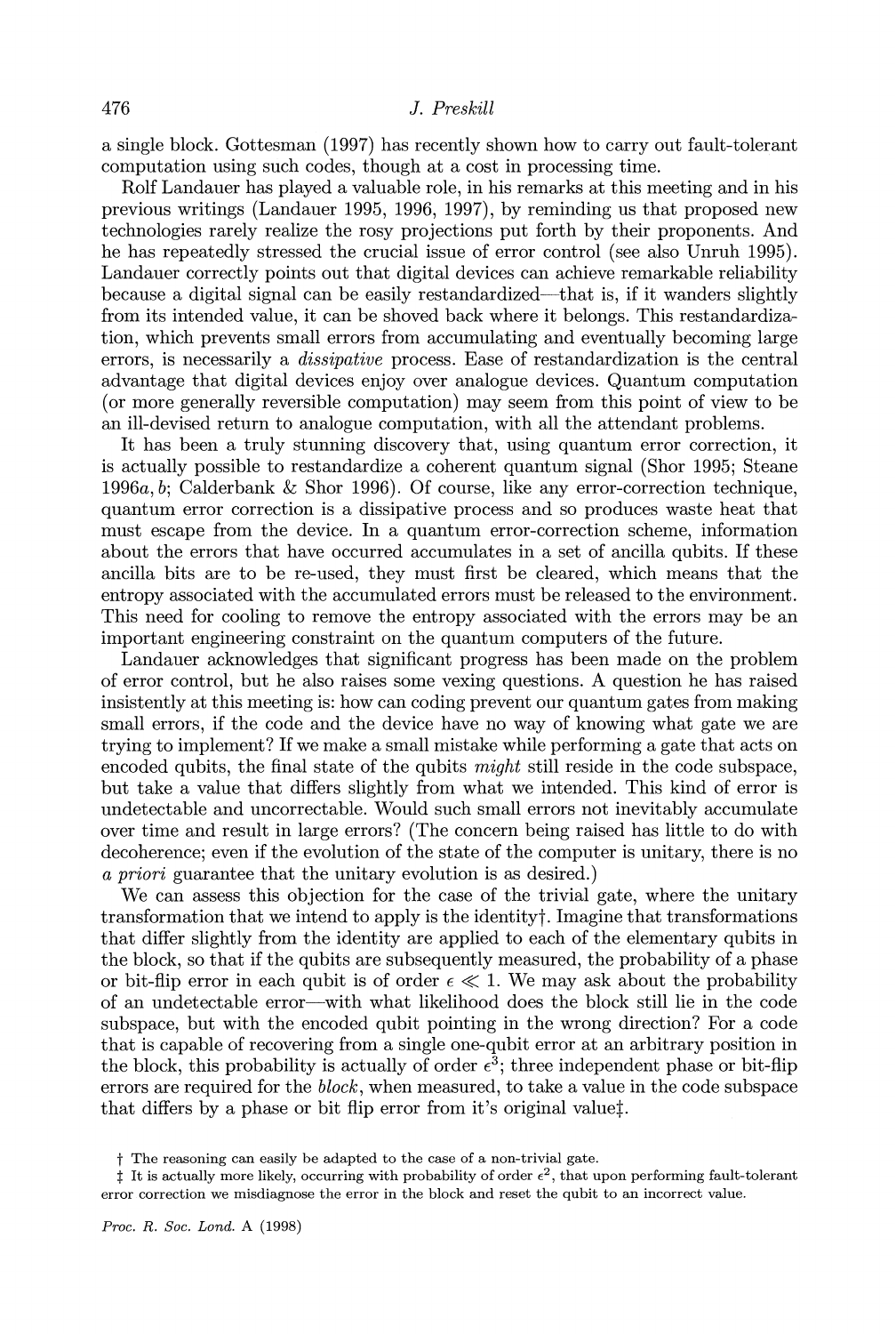**Regarding non-trivial gates, it is important to note that the fault-tolerant operations that can be performed on (say) a single encoded qubit do not form a continuum; instead, only a discrete set of transformations can be safely implemented. Thus, small errors in the gate implementation, rather than changing the intended gate to a different gate in the fault-tolerant set, will be much more likely to cause detectable errors that can be corrected. Of course, even though the set of fault-tolerant gates is discrete, it may still be universal; if we have a universal set of fault-tolerant gates, we can surely use them to construct a transformation that comes arbitrarily close to a single-qubit rotation with any desired angle, but we will need to use some of our multi-qubit gates in that construction.** 

Landauer also reminds us that the efficacy of error correction will be reduced if **the errors have a systematic component. Errors with random phases accumulate like a random walk, so that the probability of error accumulates roughly linearly with the number of gates applied. But if the errors have systematic phases, then the error amplitude can increase linearly with the number of gates, and the probability of error might become appreciable much sooner. Hence, for our quantum computer to perform well, the rate of systematic errors must meet a more stringent requirement than the rate for random errors. Crudely speaking, if we assume that the systematic**  phases always conspire to add constructively, and if the accuracy threshold is  $\epsilon$  in the case of random errors, then the accuracy threshold will be approximately  $\epsilon^2$  in the case of systematic errors; of the order of  $10^{-10}$ , say, instead of order  $10^{-5}$ . While **systematic errors may thus pose a challenge to the quantum engineers of the future, they ought not to pose an insuperable obstacle. First, systematic phases will tend to cancel out over the course of a long computation, so that higher error rates could be tolerated in practice (Obenland & Despain 1996, 1997; Miquel et al. 1997). And furthermore, if errors really are systematic, we can in principle understand their origin and eliminate them. It is always the random errors that place the intrinsic limitations on performance.** 

**There is another important respect in which the error models that have been used in theoretical studies of fault-tolerant quantum computing may be unrealistic-it is typically assumed that the errors afflicting distinct qubits are uncorrelated or only weakly correlated. In fact, this is a very strong assumption, and an essential one, because quantum error-correcting codes are not equipped to deal with strongly correlated errors involving many qubits. When we say that the probability of error**  is of order  $\epsilon \sim 10^{-6}$  per gate, we actually mean that the probability of two errors occurring in a single block is of order  $\epsilon^2 \sim 10^{-12}$ . It will ultimately be an experimental **question whether different qubits in the same block can really be decoupled to this degree. We should note, though, that there is no reason why two qubits belonging to the same code block need to be near each other in the machine. Thus, we have the opportunity to enhance the validity of our error model through a suitable choice of machine architecture.** 

**Now that we are convinced that quantum-error correction is possible, we should search for new ways to implement it. It is important in particular to analyse in greater detail how error correction methods can be adapted to some of the proposed realizations of quantum hardware, in particular to ion-trap and cavity-QED computers (Pellizzari et al. 1996; Mabuchi & Zoller 1996; Van Enk et al. 1997). Furthermore, while most of the work on quantum error correction schemes has focused on the quantum circuit model-suitable circuits are designed to diagnose and correct the errors-a broader viewpoint might be highly productive. One alternative procedure**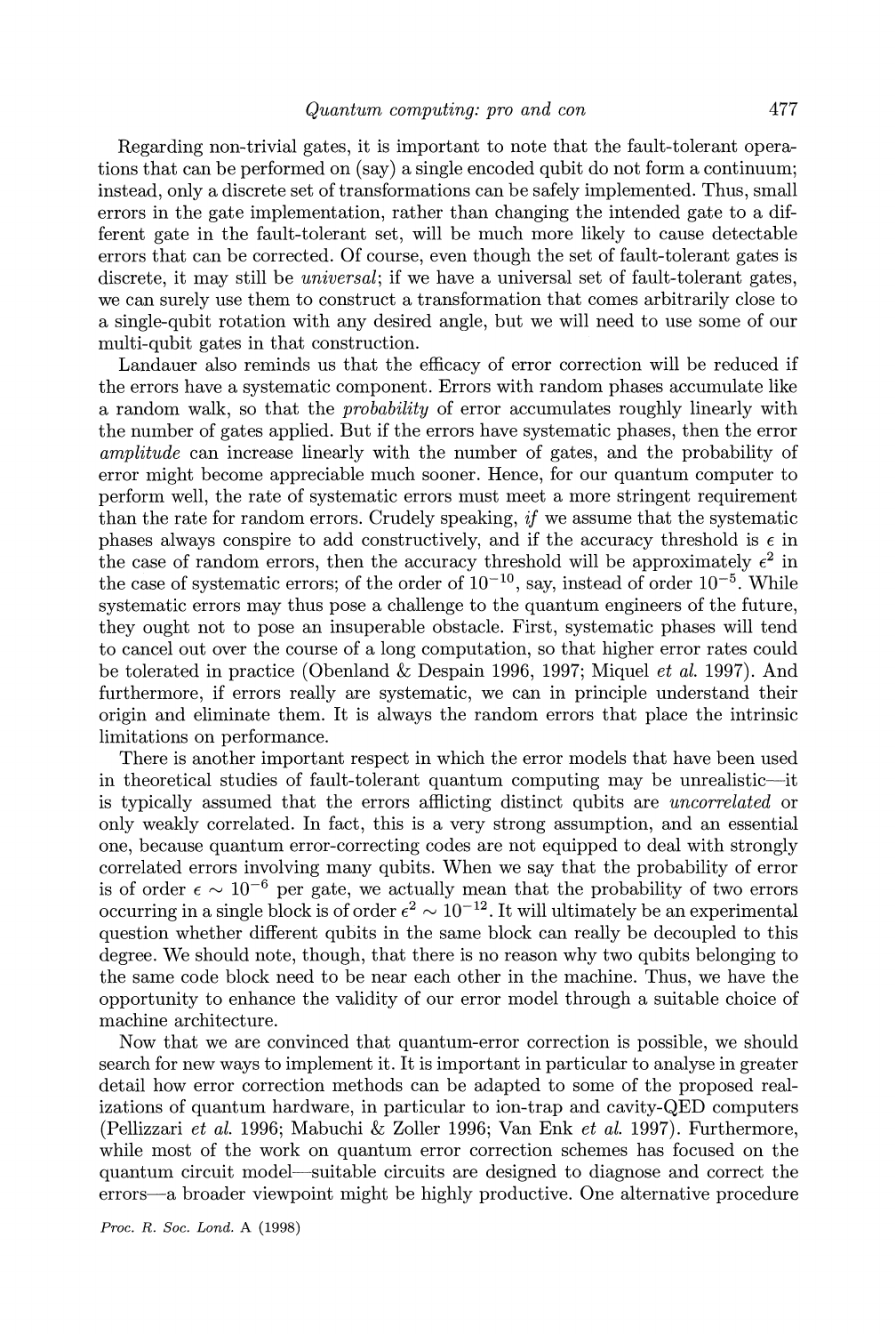**would be to devise a 'designer Hamiltonian' which has the protected code subspace as its (highly degenerate) ground statet. Then an error would typically occur only when the system makes a transition to an excited state, and this error would be automatically corrected when the system relaxed to the ground state. Schemes of this sort have been suggested by Kitaev (1996a). Kitaev (1997) has also made the ingenious suggestion that fault-tolerant quantum gates might be realized in a suitable medium by exchanging quasiparticles that obey an exotic version of two-dimensional quantum statistics. The essential idea is that, because the long-range Aharonov-Bohm interactions among the quasiparticles would be topological, the gate would not have to be implemented with high precision in order to act in the prescribed way on the quantum numbers of the quasiparticles.** 

**Landauer urges us to consider that, even if a quantum computer can be constructed, and even if it is capable of performing highly valuable tasks, the technology**  will have little impact if it is absurdly expensive. Again, this is a serious objection. **Surely, the technology has far to go before we can even begin to seriously assess the economics of quantum computation. The more important point, though, is that to be economically viable, a quantum computer would have to have broad applications. Searching for (and finding) new and useful quantum algorithms may be the most effective way of bringing quantum computing closer to fruition as a commercial enterprise.** 

**Some of the commonly expressed reasons for scepticism about quantum computing are listed in table 1, along with some countervailing views.** 

# **4. How will we build one?**

**Quantum computing hardware is clearly in its infancy. Though what has already been achieved using ion traps (Monroe et al. 1995), cavity QED (Turchette et al. 1995), and NMR techniques (Cory et al. 1996; Gershenfeld & Chuang 1997) is intriguing and impressive, all of these technologies have serious intrinsic limitations. The quantum computing hardware of the future is bound to be substantially different than the hardware of the present.** 

**For example, the speed of an ion-trap computer operated according to the Cirac-Zoller (1995) scheme is limited by the frequencies of the vibrational modes in the trap. In the original NIST experiment (Monroe et al. 1995), this frequency was about 10 MHz, but it is likely to be orders of magnitude smaller in a trap that contains multiple ions. NMR devices suffer from an exponential attenuation of signal to noise as the number of qubits in the machine increases. Of the 'current' quantum computing technologies, those based on cavity QED probably have the best long-term potential (Cirac et al. 1996).** 

**Future hardware will have to be fast, scalable and highly parallelizable. Indeed, parallel operations will be crucial to error correction. In addition to errors introduced by the quantum gates themselves, we will also need to worry about storage errors, those affecting the 'resting' qubits that are not acted on by the gates. To control storage errors, it will be necessary to perform error correction continually on the resting qubits, which will be infeasible in a large device unless many code blocks can be corrected simultaneously. Even apart from the issue of storage errors (and with** 

**t One might hope that the designer Hamiltonian could be realizable in a suitable mesoscopic implementation of quantum computation.**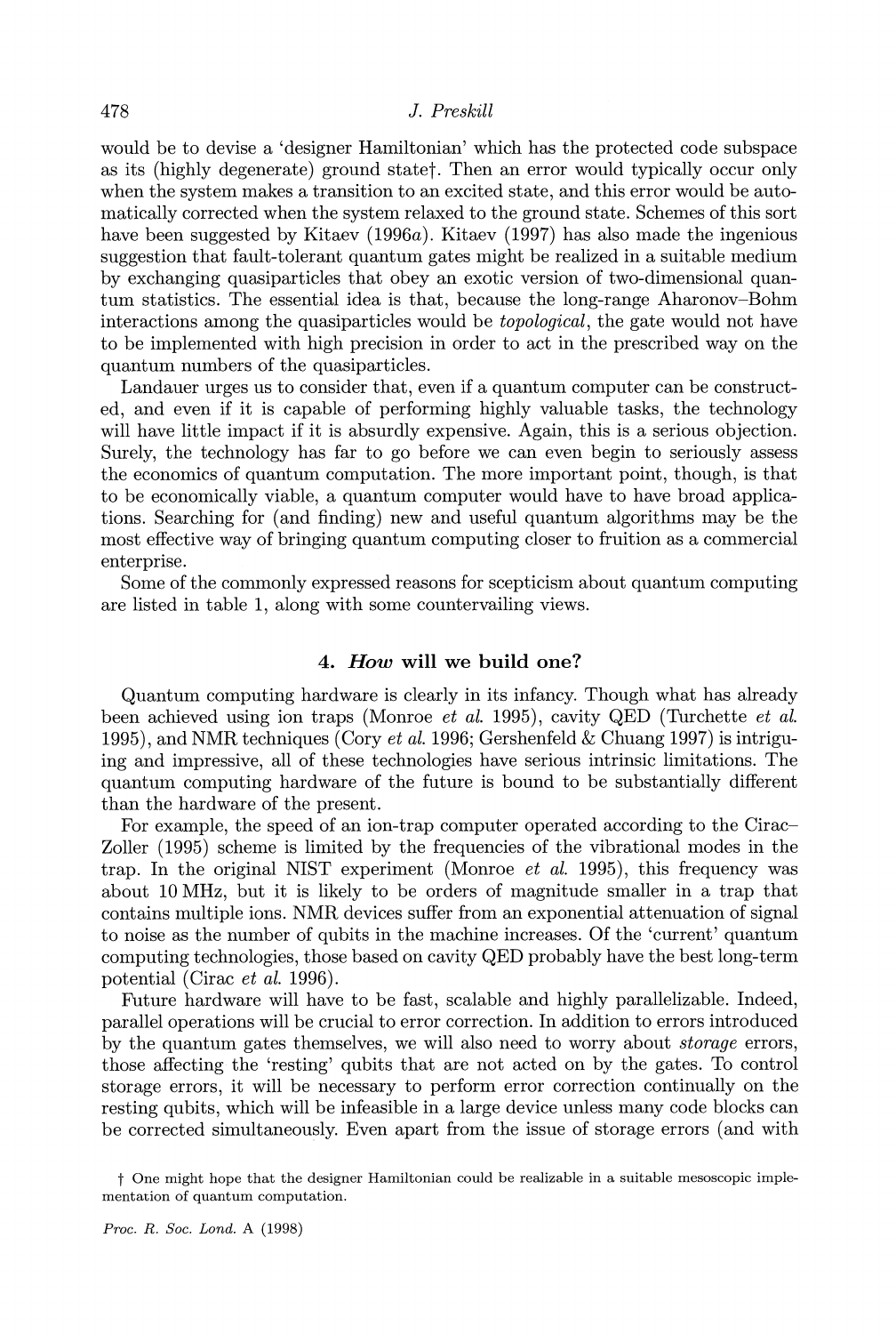| objection                                                                                                                                                    | response                                                                                                                                                                                     |
|--------------------------------------------------------------------------------------------------------------------------------------------------------------|----------------------------------------------------------------------------------------------------------------------------------------------------------------------------------------------|
| Quantum computers are analogue devices,<br>and hence cannot be restandardized.                                                                               | Using quantum error-correcting codes and<br>fault-tolerant error correction, we can<br>restandardize encoded quantum information.                                                            |
| A quantum error-correcting code cannot<br>detect or correct an error if the quantum<br>state remains inside the protected code<br>subspace.                  | If good codes are used, such uncorrectable<br>errors are quite unlikely.                                                                                                                     |
| A high-performance quantum computer<br>must prepare and maintain highly<br>entangled quantum states, and these states<br>are very vulnerable to decoherence. | Fault-tolerant error correction protects<br>highly entangled encoded states from<br>decoherence.                                                                                             |
| Error correction itself requires a complex<br>computation, and so is bound to introduce<br>more errors than it removes!                                      | If the error probability per gate is below<br>the <i>accuracy threshold</i> , then an arbitrarily<br>long computation can in principle be<br>performed with negligible probability of error. |
| Quantum error correction will slow down<br>the computer.                                                                                                     | With highly parallelized operation,<br>the slowdown need not be serious.                                                                                                                     |
| To successfully incorporate quantum error<br>correction, a much larger quantum<br>computer will be needed.                                                   | The number of qubits needed increases<br>only polylogarithmically with the size<br>of the computation to be performed.                                                                       |
| Any quantum computer will suffer from<br>leakage—the quantum information will<br>diffuse out of the Hilbert space<br>on which the computer acts.             | With suitable coding, leakage errors<br>can be detected and corrected.                                                                                                                       |
| Systematic errors will accumulate over<br>time; error-correcting codes do not deal<br>with systematic errors as effectively as<br>with random errors.        | In principle, systematic errors can<br>be understood and eliminated.                                                                                                                         |
| Coding does not protect against highly<br>correlated errors.                                                                                                 | Correlated errors can be suppressed<br>with suitable machine architecture.                                                                                                                   |
| There are intrinsic limitations on the<br>accuracy of quantum gates. Error<br>correction will not work for gates of<br>feasible accuracy.                    | Within the known limits, gates exceeding<br>the accuracy threshold are possible. With<br>suitable hardware, even these limits might<br>be evaded.                                            |
| Current quantum computing technology<br>is inaccurate, slow, not scalable, and not<br>easily parallelizable.                                                 | Faster gates and new ways to distribute<br>entanglement can surely be developed. New<br>ideas for quantum hardware would be<br>most welcome!                                                 |
| In the near term, experiments with<br>quantum computers will be mere<br>demonstrations. They will not teach<br>us anything.                                  | We will learn about correlated decoherence.<br>The performance of devices with just a few<br>tens of qubits cannot be easily simulated<br>or predicted.                                      |
| Quantum computers will be too expensive.                                                                                                                     | But they will be worth the price if suitably<br>broad applications are found.                                                                                                                |
| The known applications of quantum<br>computers are quite limited.                                                                                            | Let's think of new ones! The known quantum<br>database search algorithm may prove to be<br>very useful.                                                                                      |

**Table 1. Some possible objections to quantum computation, and some responses**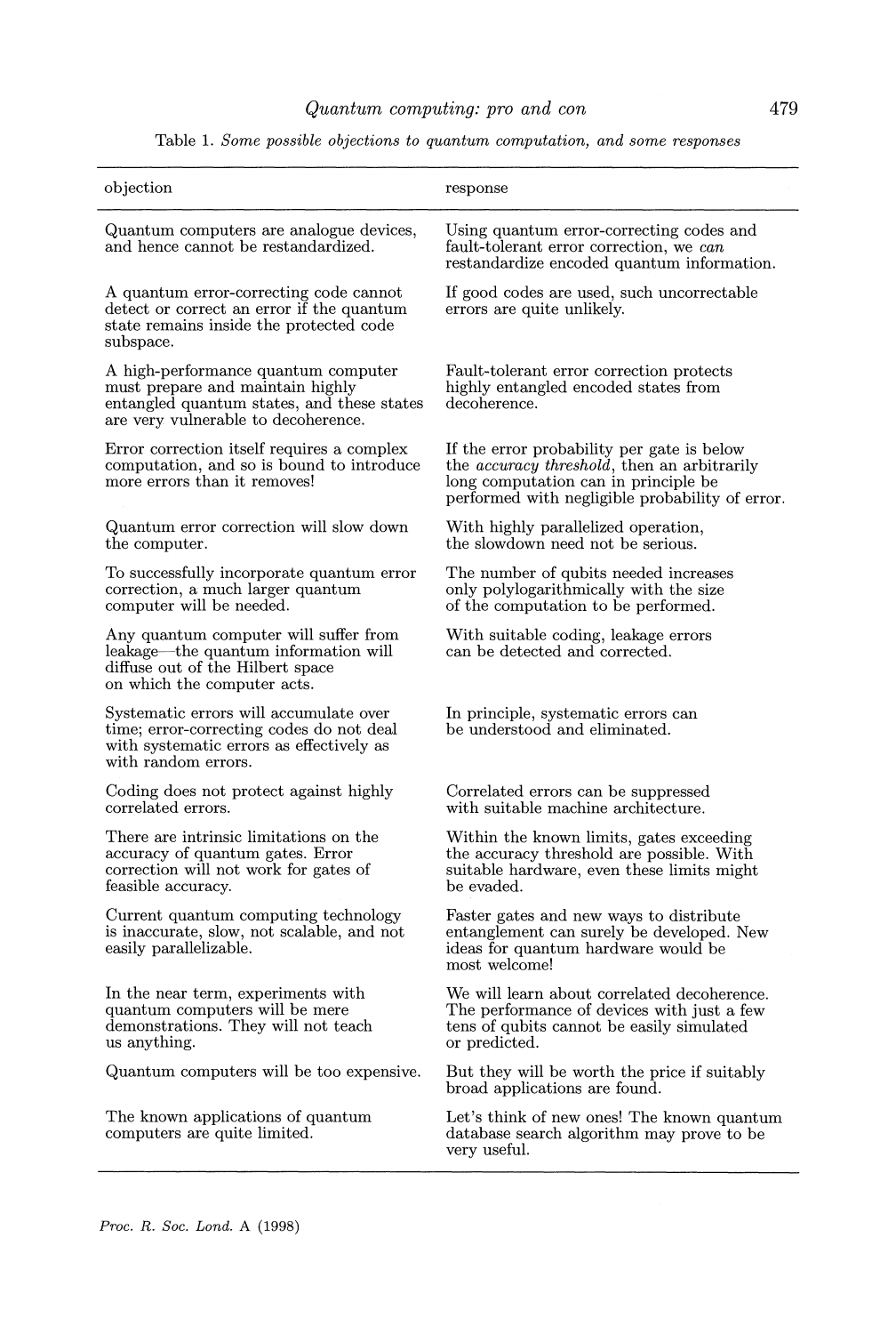### **480 J. Preskill**

**appropriate hardware design, they may not be a serious limitation), parallel operation is highly desirable to improve processing speed. This is especially so because quantum error correction will slow down a computation substantially unless it is possible to operate simultaneously on many qubits in the same code block.** 

**Thus it will be essential for our machine to be able to distribute the parts of a highly entangled state to various processors, and to act on the parts independently. In an ion-trap machine, for example, there would be many traps, each containing multiple qubits, and the machine would have to be able to shunt ions from one trap to another without disturbing the internal atomic states. In the case of a cavity QED device, a promising suggestion for distributing entanglement was made by Cirac et al. (1997); in their scheme, atoms are trapped in many cavities, and entanglement is established among atoms in distinct cavities by exchanging photons between the cavities.** 

**Scalability obviously is going to be a crucial issue if we ultimately hope to build machines that are capable of storing and manipulating millions of individually addressable qubits. In the long term, it may be some sort of solid state or microfabricated device that will have the most promise of offering the needed scalability. We should also be prepared to adapt our paradigm for quantum computing to new technological opportunities. For example, as Lloyd (1993) has advocated, a molecular machine is likely to operate more like a quantum cellular automaton than like the quantum gate circuits that most theorists usually envision.** 

Even more broadly, since no quantum system that is well protected from deco**herence can be efficiently simulated on a classical computer, any such system has the potential to perform difficult computational tasks. Aharonov & Ben-Or (1996b) have observed that a phase transition can be expected as the decoherence rate is variedt. A very noisy quantum system behaves classically, and so can be efficiently simulated with a classical Turing machine, but if the decoherence rate is low enough, highly entangled quantum states can be established and no efficient classical simulation is possible. In this sense, any quantum system with a low decoherence rate is performing a hard 'computation'. For a theorist familiar with critical phenomena, it is natural to wonder about the universal characteristics of this phase transition for example, it would be interesting to compute the critical exponents that govern the scaling properties of the transition, as these would not depend on the particular microscopic Hamiltonian of the system being considered. Insight into this question might suggest new physical implementations of quantum computation.** 

**The gap between current quantum computing technology and what will be needed in the future is so vast that one can easily be discouraged. But we should not accept the (justified) criticism of the existing technology as a damning assessment of the ultimate prospects. Rather, mindful of the potential power of the quantum computer, we should be energized by the challenge to fabricate the hardware that will make it work.** 

#### **5. Quantum computing at the fin de siecle**

**Quantum computing may be the technology of the day after tomorrow. But most of us are not so patient. What can we and should we be doing tomorrow? Or today?** 

**t This is related, at least morally, to the sort of phase transition in dissipative quantum systems discussed some time ago by Leggett et al. (1987)**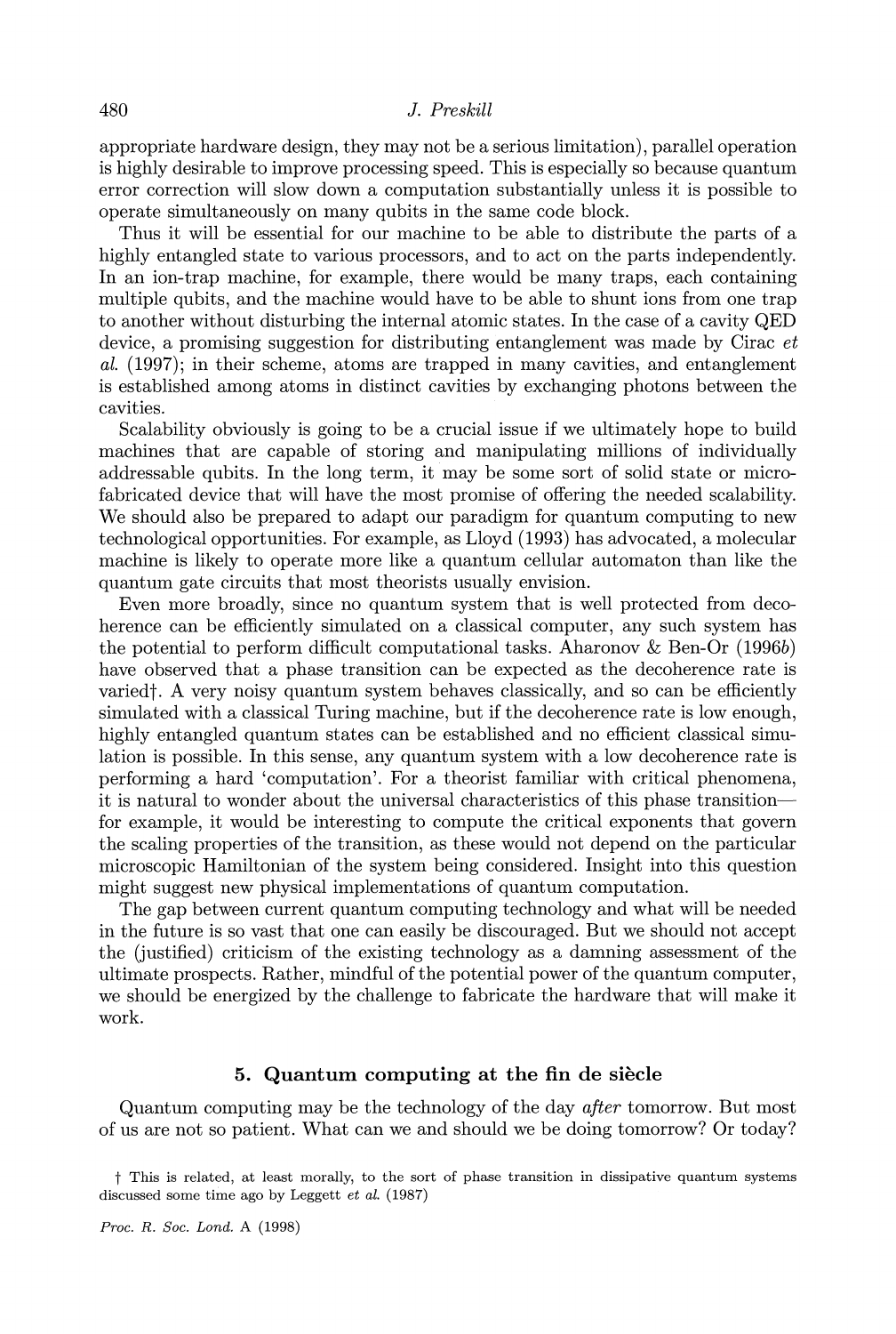**It now seems likely that the first experiments to perform a computation involving several quantum gates will be carried out using the NMR method (Cory et al. 1996; Gershenfeld & Chuang 1997), and will soon be followed by experiments with ion trap computers (Cirac & Zoller 1995). Although NMR quantum devices, as currently conceived, will probably be limited by signal-to-noise considerations to a storage capacity of order 10 qubits, these pioneering experiments may still prove illuminating. But to fulfil their potential, both the NMR experiments and the ion-trap experiments should progress beyond the stage of mere demonstrations. A suitable goal for the NMR program would be to probe in unprecedented detail (via quantum tomography) the mechanisms of decoherence for the nuclear spins, with particular emphasis on quantifying the multi-spin correlations. It would be exciting if this program were to evolve into a new tool for studying molecular structure.** 

**Actually, NMR quantum computing is not really a new phenomenon-for some years, quantum circuits have been routinely implemented in multipulse NMR routines. But the quantum computing paradigm provides a powerful and systematic new perspective on NMR techniques, and can be expected to lead to the design of new pulse sequences for a variety of purposes.** 

**More broadly, the emerging paradigm of quantum computing will continue to influence experimental physics by suggesting new kinds of measurements and experiments. This trend is already apparent in the studies of decoherence of entangled states reported at this meeting by Haroche (Haroche, this volume; Brune et al. 1996) and Wineland (Wineland et al. 1997; Meekhof et al. 1996). Thinking in terms of a quantum gate array broadens our perspective on how quantum states can be manipulated and monitored (D'Helon & Milburn 1997). Long before quantum computers emerge as commercially viable computing devices, they will be important tools in the physics laboratory. I anticipate that as the technology of quantum computation progresses, it will be used for high precision studies of decoherence in quantum systems, and the insights gleaned from these studies will in turn be incorporated into more sophisticated error correction schemes that can enhance our ability to resist and combat decoherence. This program will forge an alliance between experimenters and theorists that is bound to be highly productive, irrespective of the long term commercial potential of quantum computation.** 

**Those who analyse the results of forthcoming experiments on multiqubit decoher**ence will face an interesting dilemma—decoherence is *complex*. A general superoper**ator (trace-preserving, completely positive linear map of density matrices to density**  matrices) describing the evolution of k qubits has  $4^k(4^k - 1)$  real parameters; this **is already 240 parameters for just two qubits! New ideas will be needed on how to organize the data so that it can be given a useful and meaningful interpretation.** 

**The advance of the frontier of experimental quantum computation should be accompanied by a parallel advance in numerical simulation (on classical computers) of quantum systems (Despain & Obenland 1996, 1997; Miquel et al. 1996, 1997; Barenco et al. 1996). A quantum circuit is a strongly coupled system, and its scaling properties are not obvious. Currently, precise simulations of quantum circuits are limited to a modest number of qubits and gates, and because of the unfavourable scaling of the resources needed to perform quantum simulation, these limitations will not be easily overcome. To proceed to larger computers and longer computations, simulators will need to adopt simplified models of the operation of the device. These simplified models will need to be validated by checking that they yield acceptable results for smaller systems, where they can be compared with more exact simula-**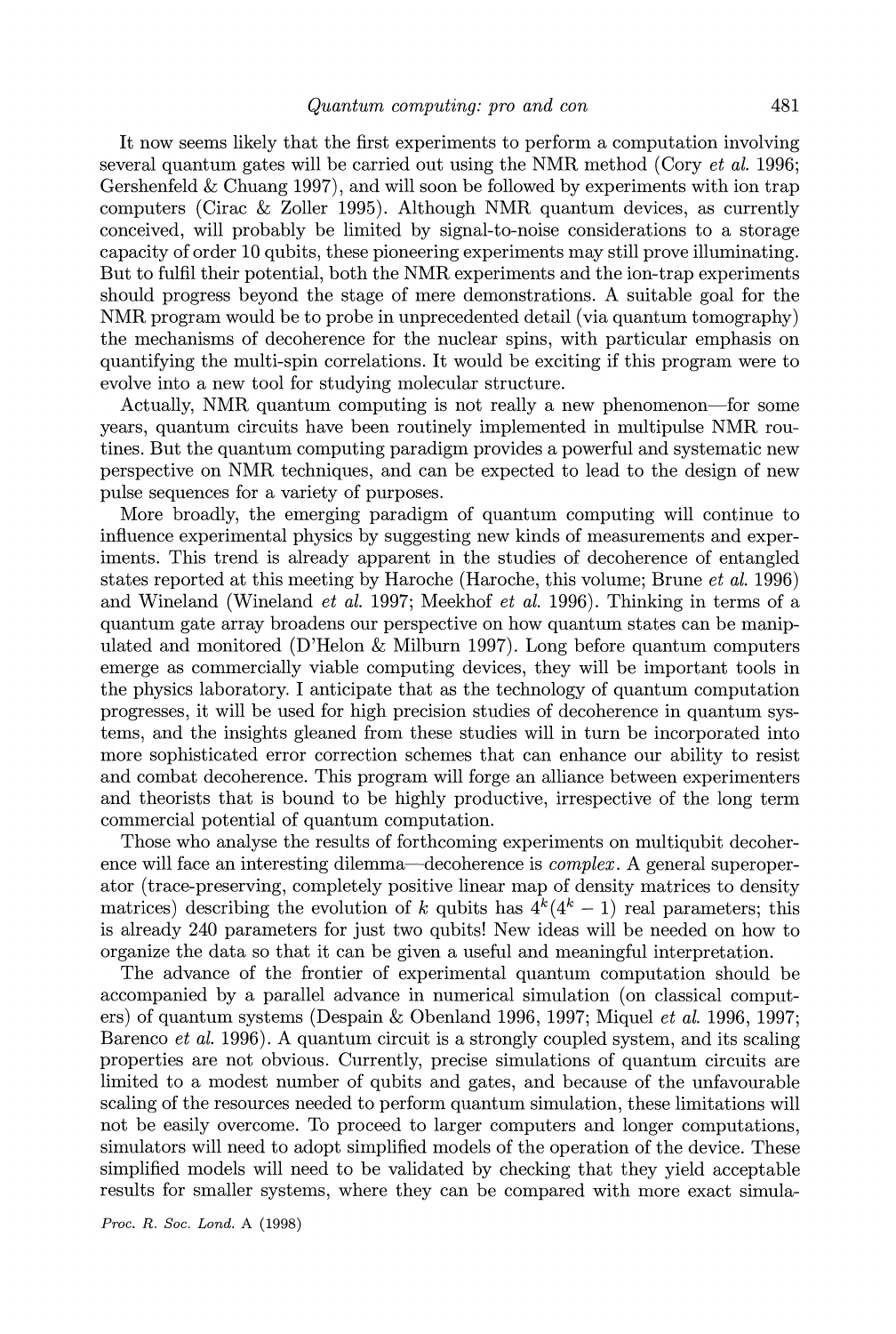**tions. It is partly because of the difficulty of the simulations that experiments with a few tens of qubits have the potential to yield surprisest.** 

**On the theoretical front, it is important to emphasize that the work of the past few years has already established an enduring intellectual legacy. A new classification of complexity has been erected, a classification better founded on the fundamental laws of physics than traditional complexity theory. And the work on quantum error correction has generated profound new insights into the nature of decoherence and how it can be controlled. My own view is that the development of the theory of quantum error correction may in the long run have broader and deeper implications than the development of quantum complexity theory.** 

**There are many ways that theorists working in the near term could advance the state of the art. Here is a brief list of some interesting open issues touched on earlier in this papert:** 

**(1) explore and characterize the generalizations of Grover's database search algo**rithm (what classical algorithms will admit a  $\sqrt{\text{time}}$  quantum speed-up?);

**(2) sharpen the proposal to use quantum computers for quantum simulation;** 

**(3) seek quantum algorithms for problems that are suspected to lie in the NPI class (such as the graph isomorphism problem);** 

**(4) explore the applications of quantum computers to problems outside the NP class;** 

**(5) understand more deeply what makes quantum algorithms work (this insight may illuminate the path to new algorithms);** 

**(6) identify universal features of the 'phase transition' between quantum and classical devices;** 

**(7) characterize the general intrinsic limits on the accuracy and speed of quantum gates;** 

**(8) adapt the methods of fault-tolerant computing to more general error models, and to realistic devices;** 

**(9) seek more efficient ways to implement error recovery and fault-tolerant quantum gates (which would weaken the accuracy requirements for reliable computation);** 

**(10) find broader realizations of quantum error correction (beyond the abstract quantum circuit model);** 

**(11) conceive new ways to use quantum computation to measure interesting observables that are otherwise inaccessible;** 

**(12) conceive new (commercial?) applications of small-scale quantum computers;** 

**(13) extend simulations of quantum computers to larger devices and longer computations by adopting (validated) simplified models;** 

**(14) formulate a concrete program applying NMR and ion-trap computing to the study of multi-qubit decoherence;** 

**(15) find new ways to organize and interpret experimental data pertaining to multi-qubit decoherence;** 

**t One particularly interesting challenge for both simulation and experiment will be the behaviour of qubits in close proximity, for example trapped ions with a separation comparable to the wavelength of visible light. Little is currently known about how such systems will behave.** 

**\$ There are a number of appealing theoretical problems concerning quantum information that are not included on the list because they appear to be of tangential relevance to quantum computation. Particularly notable is the problem of understanding the capacity of noisy quantum channels for sending either quantum or classical information (Lloyd 1996; Bennett et al. 1996, 1997b; Shor & Smolin 1996; Schumacher & Nielsen 1996; Barnum et al. 1997; Holevo 1996; Fuchs 1997).**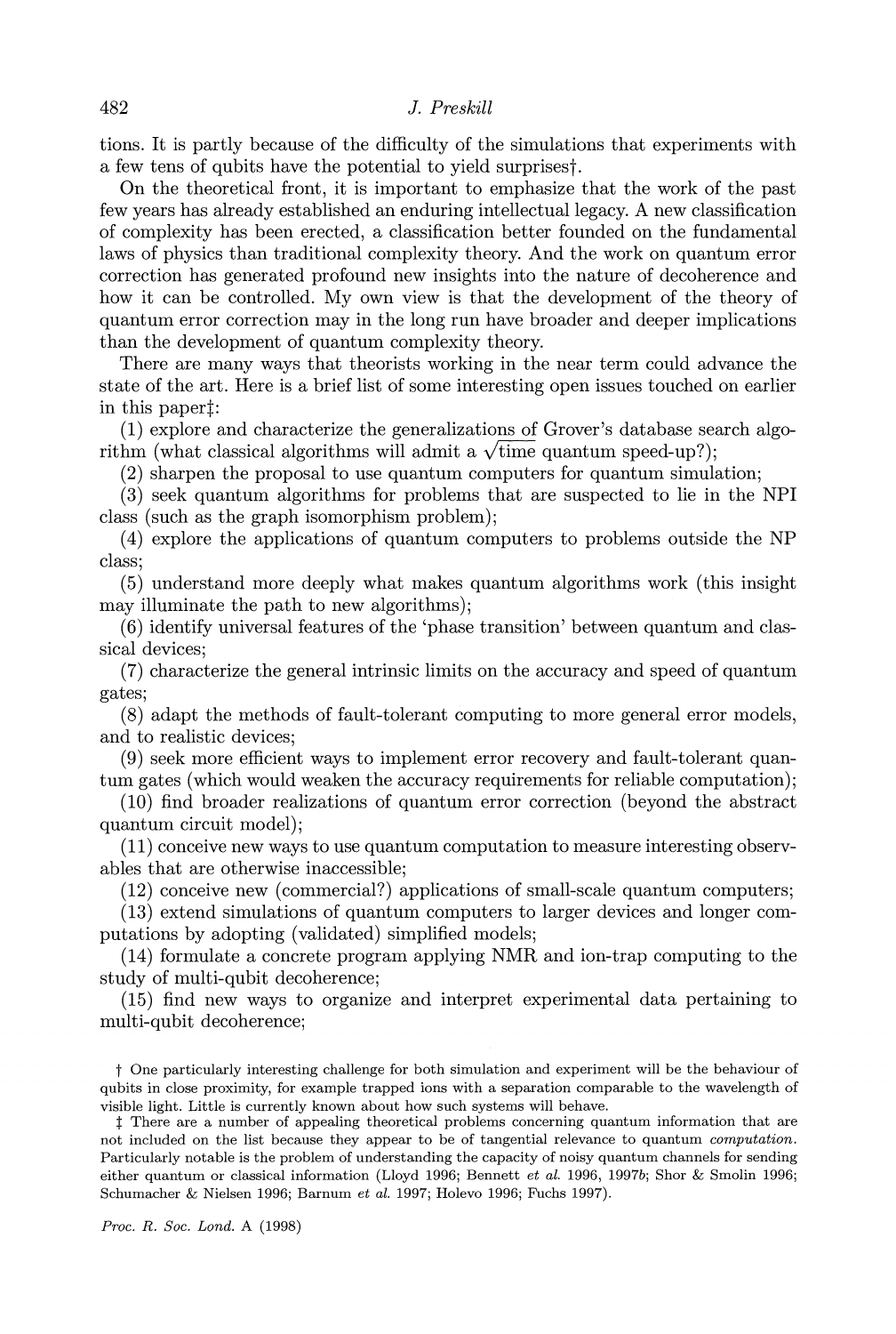**(16) think of good questions that are not on this list.** 

**Surveying this list of challenges reminds us that the development of quantum computation will require the efforts of people with expertise in a wide variety of disciplines, including mathematics, computer science and information theory, theoretical and experimental physics, chemistry and engineering. This interdisciplinary character is one of the most exhilarating and appealing aspects of quantum computation.** 

**Serge Haroche, while a leader at the frontier of experimental quantum computing, continues to deride the vision of practical quantum computers as an impossible dream that can come to fruition only in the wake of some as yet unglimpsed revolution in physics (Haroche, this volume). As everyone at this meeting knows well, building a quantum computer will be an enormous technical challenge, and perhaps the naysayers will be vindicated in the end. Surely, their scepticism is reasonable. But to me, quantum computing is not an impossible dream; it is a possible dream. It is a dream that can be held without flouting the laws of physics as currently understood. It is a dream that can stimulate an enormously productive collaboration of experimenters and theorists seeking deep insights into the nature of decoherence. It is a dream that can be pursued by responsible scientists determined to explore, without prejudice, the potential of a fascinating and powerful new idea. It is a dream that could change the world. So let us dream.** 

**This work has been supported in part by the Department of Energy under Grant no. DE-FG03- 92-ER40701, and by DARPA under Grant no. DAAH04-96-1-0386 administered by the Army Research Office. I thank David DiVincenzo and Wojciech Zurek for organizing this stimulating meeting, and for giving me this opportunity to express my views. My thinking about quantum computing has been influenced by discussions with many people, including Dave Beckman, Al Despain, Eddie Farhi, Jeff Kimble, Alesha Kitaev, Manny Knill, Raymond Laflamme, Seth Lloyd and Peter Shor. I am particularly grateful to Gilles Brassard, Ike Chuang, David DiVincenzo, Chris Fuchs, Rolf Landauer, Hideo Mabuchi, Martin Plenio, Dave Wineland, and Christof Zalka for helpful comments on the manuscript. I especially thank Michael Nielsen for many detailed suggestions, and Daniel Gottesman for countless discussions of all aspects of quantum computation.** 

# **References**

- **Abrams, D. S. & Lloyd, S. 1997 Simulation of many-body fermi systems on a universal quantum computer. Online preprint quant-ph/9703054.**
- **Aharonov, D. & Ben-Or, M. 1996a Fault tolerant quantum computation with constant error. Online preprint quant-ph/9611025.**
- **Aharonov, D. & Ben-Or, M. 1996b Polynomial simulations of decohered quantum computers. Online preprint quant-ph/9611029.**
- **Barenco, A., Brun, T. A., Schack, R. & Spiller, T. 1996 Effects of noise on quantum error correction algorithms. Online preprint quant-ph/9612047.**
- **Barnum, H., Nielsen, M. A. & Schumacher, B. 1997 Information transmission through a noisy quantum channel. Online preprint quant-ph/9702049.**
- **Benioff, P. 1982 Quantum mechanical models of Turing machines that dissipate no energy. Phys. Rev. Lett. 48, 1581.**
- **Bennett, C. H. & Brassard, G. 1984. In Proc. IEEE Int. Conf. on Computers, Systems, and Signal Processing, Bangalore, India, p. 175. New York: IEEE.**
- **Bennett, C., DiVincenzo, D., Smolin, J. & Wootters, W. 1996 Mixed state entanglement and quantum error correction. Phys. Rev. A 54, 3824.**
- **Bennett, C. B., Bernstein, E., Brassard, G. & Vazirani, U. 1997a Strengths and weaknesses of quantum computing. Online preprint quant-ph/9701001.**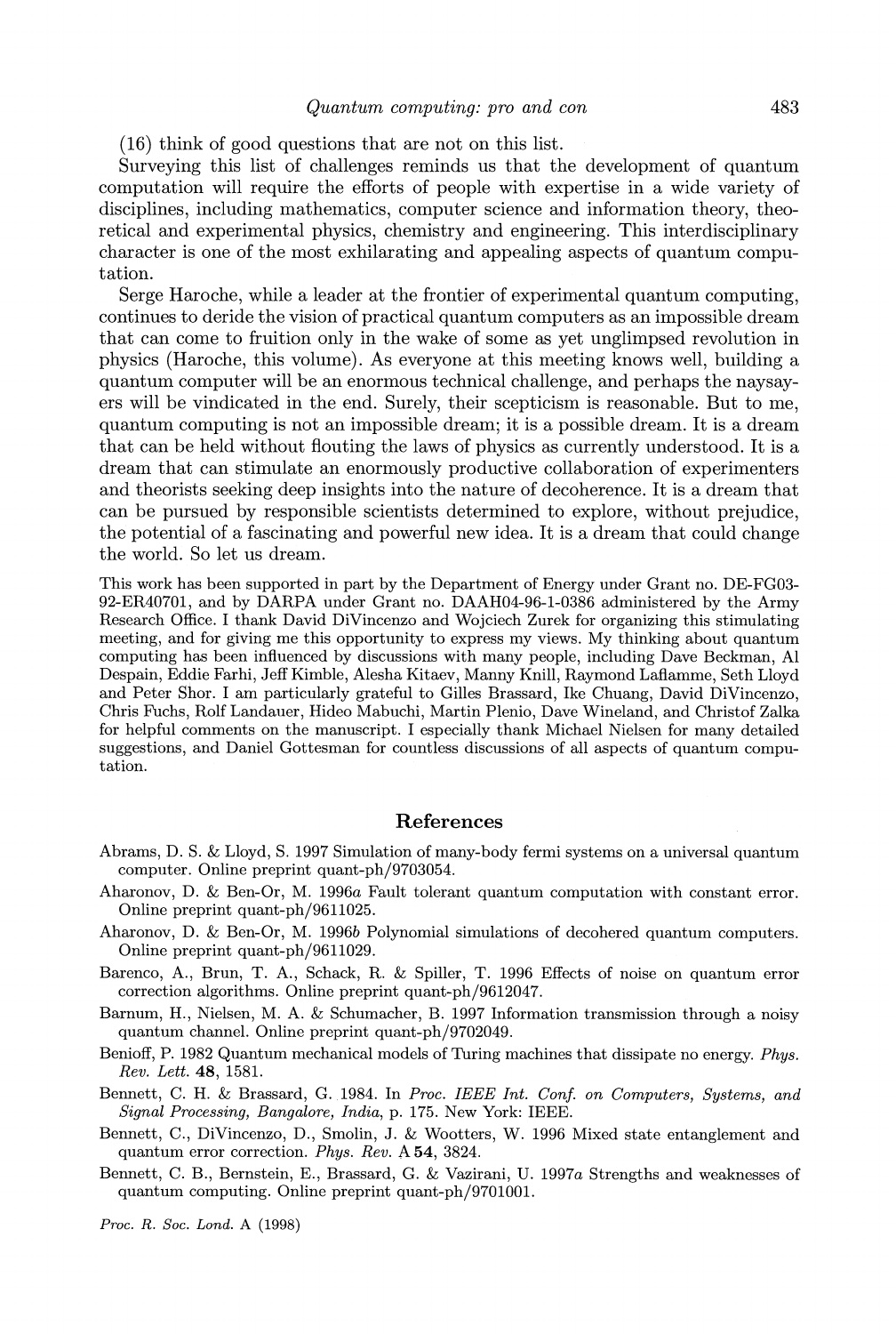- **Bennett, C. H., DiVincenzo, D. P. & Smolin, J. A. 1997b Capacities of quantum erasure channels. Online preprint quant-ph/9701015.**
- **Bernstein, E. & Vazirani, U. 1993 Quantum complexity theory. In Proc. 25th ACM Symp. on the Theory of Computation, pp. 11-20. New York: ACM.**
- **Boghosian, B. M. & Taylor, W. 1997 Simulating quantum mechanics on a quantum computer. Online preprint quant-ph/9701019.**
- **Bollinger, J. J., Itano, W. M., Wineland, D. J. & Heinzen, D. J. 1997 Optical frequency measurements with maximally correlated states. Phys. Rev. A 54, R4649.**
- **Braginsky, V. B., Khalili, F. Ya. & Sazhin, M. V. 1995 Decoherence in e.m. vacuum. Phys. Lett. A208, 177.**
- **Brune, M., Hagley, E., Dreyer, J., Maitre, X., Maali, A., Wunerlich, C., Raimond, J. M. & Haroche, S. 1996 Observing the progressive decoherence of the meter in a quantum measurement. Phys. Rev. Lett. 77, 4887.**
- **Calderbank, A. R. & Shor, P. W. 1996 Good quantum error-correcting codes exist. Phys. Rev. A 54, 1098.**
- **Cirac, J. I. & Zoller, P. 1995 Quantum computations with cold trapped ions. Phys. Rev. Lett. 74, 4091.**
- **Cirac, J. I., Pellizzari, T. & Zoller, P. 1996 Enforcing coherent evolution in dissipative quantum dynamics. Science 273, 1207.**
- **Cirac, J. I., Zoller, P., Kimble, H. J. & Mabuchi, H. 1997 Quantum state transfer and entanglement distribution among distant nodes in a quantum network. Phys. Rev. Lett. 78, 3221.**
- **Cory, D. G., Fahmy, A. F. & Havel, T. F. 1996 Nuclear magnetic resonance spectroscopy: an experimentally accesible paradigm for quantum computing. In Proc. 4th Workshop on Physics and Computation. Boston: New England Complex Systems Institute.**
- **Deutsch, D. 1985 Quantum theory, the Church-Turing principle and the universal quantum computer. Proc. R. Soc. Lond. A 400, 96.**
- **D'Helon, C. & Milburn, G. J. 1997 Quantum measurements with a quantum computer. Online preprint quant-ph/9705014.**
- **DiVincenzo, D. & Shor, P. 1996 Fault-tolerant error correction with efficient quantum codes. Phys. Rev. Lett. 77, 3260.**
- **Feynman, R. P. 1982 Simulating physics with computers. Int. J. Theor. Phys. 21, 467.**
- **Fuchs, C. 1997 Nonorthogonal quantum states maximize classical information capacity. Online preprint quant-ph/9703043.**
- **Garey, M. R. & Johnson, D. S. 1979 Computers and intractability: a guide to the theory of NP-completeness. New York: W. H. Freeman & Co.**
- Garg, A. 1996 Decoherence in ion-trap quantum computers. *Czech. J. Phys.* **46**, 2375.
- **Gershenfeld, N. & Chuang, I. 1997 Bulk spin resonance quantum computation. Science 275, 350.**
- Gottesman, D. 1997 A theory of fault-tolerant quantum computation. Online preprint quant**ph/9702029.**
- **Gottesman, D., Evslin, J., Kakade, S. & Preskill, J. 1997 (In the press.)**
- **Grassl, M., Beth, Th. & Pellizzari, T. 1996 Codes for the quantum erasure channel. Online preprint quant-ph/9610042.**
- **Grover, L. K. 1996 A fast quantum mechanical algorithm for database search. Proc. 28th ACM Symp. on Theory of Computation, p. 212.**
- **Haroche, S. & Raimond, J. M. 1996 Quantum computing: dream or nightmare? Phys. Today 49, 51.**
- **Holevo, A. S. 1996 The capacity of quantum channel with general signal states. Online preprint quant-ph/9611023.**
- **Huelga, S. F., Macchiavello, C., Pellizzari, T., Ekert, A. K., Plenio, M. B. & Cirac, J. I. 1997 On the improvement of frequency standards with quantum entanglement. Online preprint quant-ph/9707014.**
- **Kitaev, A. Yu. 1996a Quantum error correction with imperfect gates. Preprint.**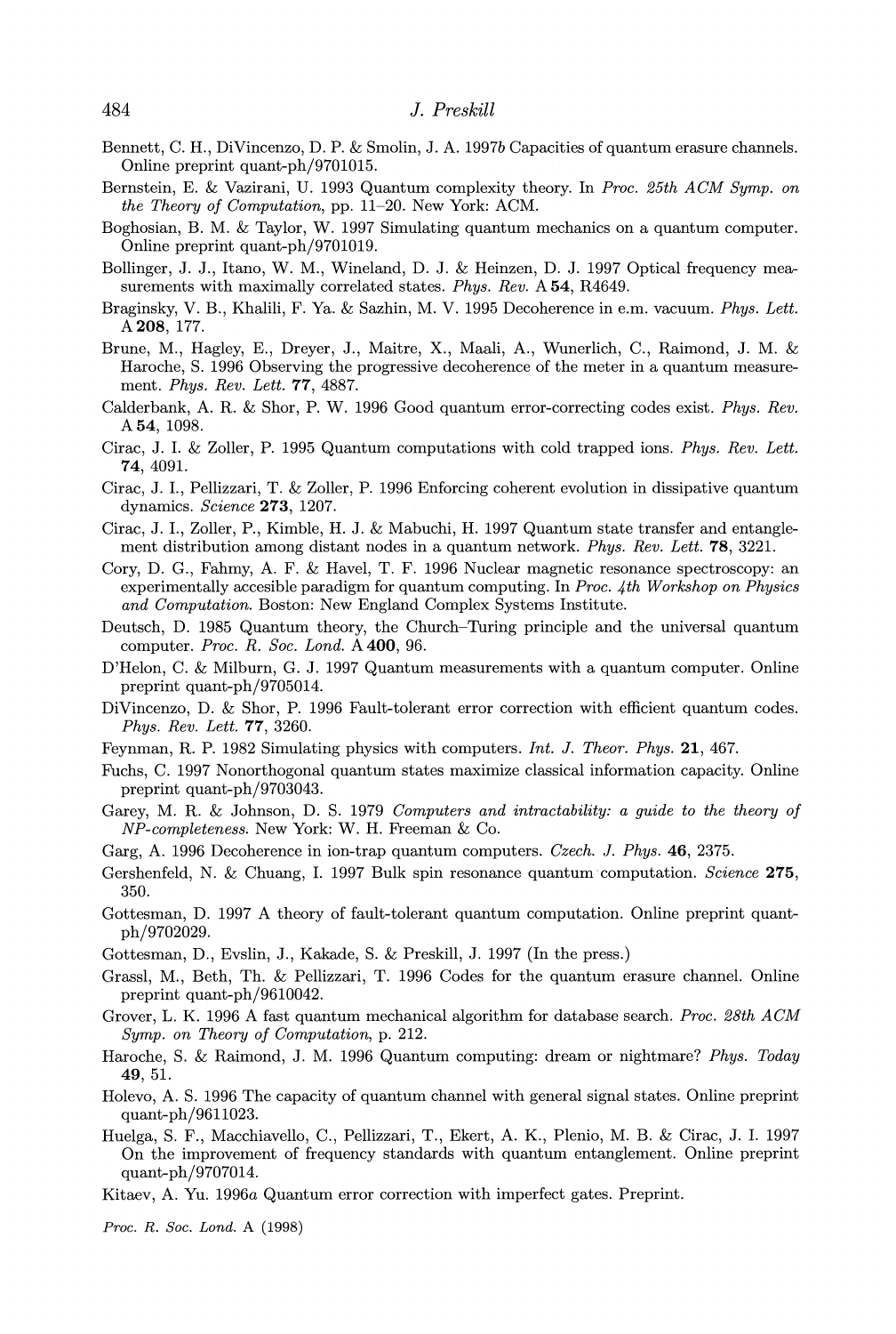- **Kitaev, A. Yu. 1996b Quantum computing: algorithms and error correction. Preprint. (In Russian.)**
- **Kitaev, A. Yu. 1997 Fault-tolerant quantum computation by anyons. Online preprint quantph/9707021.**
- **Knill, E. & Laflamme, R. 1996 Concatenated quantum codes. Online preprint quant-ph/9608012.**
- **Knill, E., Laflamme, R. & Zurek, W. 1996 Accuracy threshold for quantum computation. Online preprint quant-ph/9610011.**
- **Knill, E., Laflamme, R. & Zurek, W. 1997 Resilient quantum computation: error models and thresholds. Online preprint quant-ph/9702058.**
- **Laflamme, R., Miquel, C., Paz, J. P. & Zurek, W. 1996 Pefect quantum error correction code. Phys. Rev. Lett. 77, 198.**
- **Landauer, R. 1995 Is quantum mechanics useful? Phil. Trans. R. Soc. Lond. 353, 367.**
- **Landauer, R. 1996 The physical nature of information. Phys. Lett. A 217, 188.**
- **Landauer, R. 1997 Is quantum mechanically coherent computation useful? In Proc. Drexel-4 Symposium on Quantum Nonintegrability-Quantum-Classical Correspondence, Philadelphia, PA, 8 September 1994 (ed. D. H. Feng & B.-L. Hu). Boston: International.**
- **Leggett, A. J., Chakravarty, S., Dorsey, A. T., Fisher, M. P. A., Garg, A. & Zwerger, W. 1987 Dynamics of the dissipative two-state system. Rev. Mod. Phys. 59, 1.**
- **Lidar, D. A. & Biham, 0. 1996 Simulating Ising spin glasses on a quantum computer. Online preprint quant-ph/9611038.**
- **Lloyd, S. 1993 A potentially realizable quantum computer. Science 261, 1569.**
- **Lloyd, S. 1996 Universal quantum simulators. Science 273, 1073.**
- **Lloyd, S. 1997 The capacity of a noisy quantum channel. Phys. Rev. A 55, 1613.**
- **Mabuchi, H. & Zoller, P. 1996 Inversion of quantum jumps in quantum-optical systems under continuous observation. Phys. Rev. Lett. 76, 3108.**
- **Meekhof, D. M., Monroe, C., King, B. E., Itano, W. M. & Wineland, D. J. 1996 Generation of nonclassical motional states of a trapped atom. Phys. Rev. Lett. 76, 1796.**
- **Meyer, D. A. 1996 Quantum mechanics of lattice gas automata I: one particle plane waves and potentials. Online preprint quant-ph/9611005.**
- **Miquel, C., Paz, J. P. & Perazzzo, R. 1996 Factoring in a dissipative quantum computer. Phys. Rev. A 54, 2605.**
- **Miquel, C., Paz, J. P. & Zurek, W. H. 1997 Quantum computation with phase drift errors. Online preprint quant-ph/9704003.**
- **Monroe, C., Meekhof, D. M., King, B. E., Itano, W. M. & Wineland, D. J. 1995 Demonstration of a fundamental quantum logic gate. Phys. Rev. Lett. 75, 4714.**
- **Obenland, K. & Despain, A. M. 1996a Simulation of factoring on a quantum computer architecture. In Proc. 4th Workshop on Physics and Computation, Boston, November 22-24, 1996. Boston: New England Complex Systems Institute.**
- **Obenland, K. & Despain, A. M. 1996b Impact of errors on a quantum computer architecture. Online preprint http: //www. isi. eu/acal/quantum/quantum\_op\_errors. ps.**
- **Pellizzari, T., Gardiner, S. A., Cirac, J. I. & Zoller, P. 1995 Decoherence, continuous observation, and quantum computing: a cavity QED model. Phys. Rev. Lett. 75, 3788.**
- **Plenio, M. B. & Knight, P. L. 1996 Decoherence limits to quantum computation using trapped ions. Online preprint quant-ph/9610015.**
- **Preskill, J. 1997 Reliable quantum computers. Online preprint quant-ph/9705031.**
- **Schumacher, B. & Nielsen, M. A. 1996 Quantum data processing and error correction. Phys. Rev. A 54, 2629.**
- **Shor, P. 1994 Algorithms for quantum computation: discrete logarithms and factoring. In Proc. 35th Ann. Symp. on Fundamentals of Computer Science, pp. 124-134. Los Alamitos, CA: IEEE Press.**
- **Shor, P. 1995 Scheme for reducing decoherence in quantum memory. Phys. Rev. A 52, 2493.**
- **Shor, P. 1996 Fault-tolerant quantum computation. In Proceedings of the Symposium on the Foundations of Computer Science. Los Alamitos, CA: IEEE Press. Online preprint quantph/9605011.**